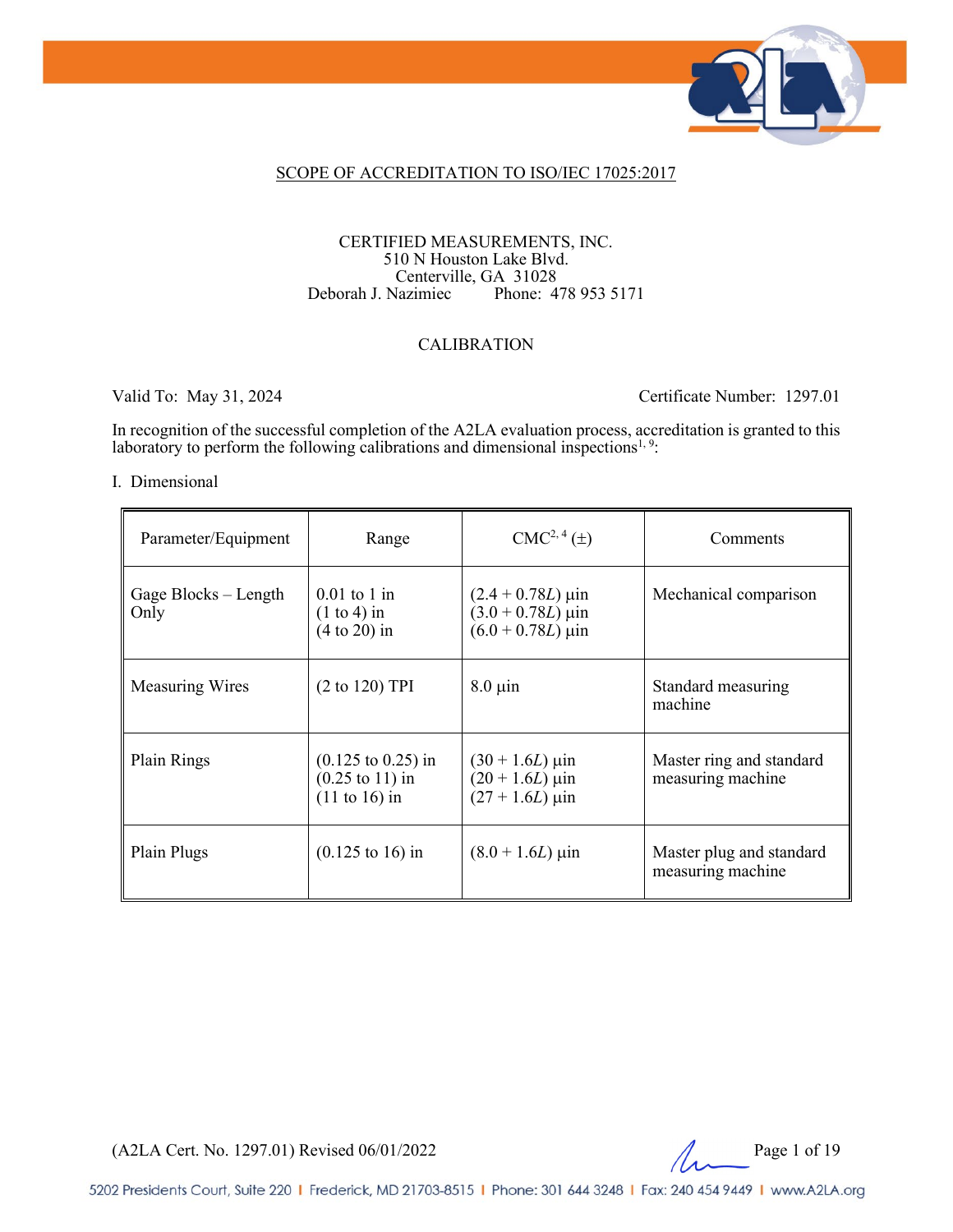| Parameter/Equipment                 | Range                                                       | $CMC2, 4(\pm)$                                                 | Comments                                                                       |
|-------------------------------------|-------------------------------------------------------------|----------------------------------------------------------------|--------------------------------------------------------------------------------|
| Threaded Plugs/Rings -              |                                                             |                                                                |                                                                                |
| Plug Pitch Diameter                 | $(0.1 \text{ to } 10)$ in                                   | $(54 + 2.2D)$ µin                                              | Gage blocks, standard<br>measuring machine, master<br>thread wires             |
| Plug Major<br>Diameter              | $(0.1 \text{ to } 10)$ in                                   | $22 \mu$ in                                                    | Gage blocks and standard<br>measuring machine.                                 |
| Ring Major<br>Diameter <sup>8</sup> | $(0.06 \text{ to } 2)$ in                                   | Master Set plug "W"<br>tolerance                               | Set using master plug<br>gages. ASME/ANSI B1.2-<br>1983 and ASME/B1.3-<br>2007 |
| Length Standards                    | Up to $12$ in<br>$(12 \text{ to } 49)$ in                   | $(19 + 2.9L) \,\mu\text{in}$<br>$(60 + 3.6L)$ µin              | Gage blocks and standard<br>measuring machine                                  |
| Indicators <sup>3</sup>             | Up to $2$ in<br>$(2 \text{ to } 4)$ in                      | $32 \mu$ in<br>$250 \mu$ in                                    | Indicator calibrator<br>gage blocks                                            |
| Comparators                         | $0.002$ in                                                  | $11 \mu$ in                                                    | UMM, American SIP<br>550M                                                      |
| Micrometers $3-$                    |                                                             |                                                                |                                                                                |
| Digital & Vernier                   | Up to $36$ in                                               | $(62 + 2.5L) \,\mu$ in                                         | Gage blocks                                                                    |
| <b>Tape Measures</b>                | $(6 \text{ to } 100) \text{ ft}$                            | $(0.002 + 0.000 04L)$ in                                       | CMM/master rule                                                                |
| <b>Glass Scales</b>                 | Up to $3$ in<br>$(3 \text{ to } 16)$ in<br>$($ 16 to 20) in | $35 \mu$ in<br>$(40 + 1.5L) \,\mu$ in<br>$(60 + 11L) \,\mu$ in | Standard measuring<br>machine and microscope                                   |
| <b>Height Measures</b>              | $(6 \text{ to } 24)$ in<br>$($ 24 to 48) in                 | $95 \mu$ in<br>$400 \mu$ in                                    | Gage amp/probe and gage<br>blocks                                              |
| Angle Blocks                        | Up to $45^\circ$                                            | 2.0''                                                          | Sine bar, gage blocks, and<br>gage amp/probe                                   |

(A2LA Cert. No. 1297.01) Revised 06/01/2022 Page 2 of 19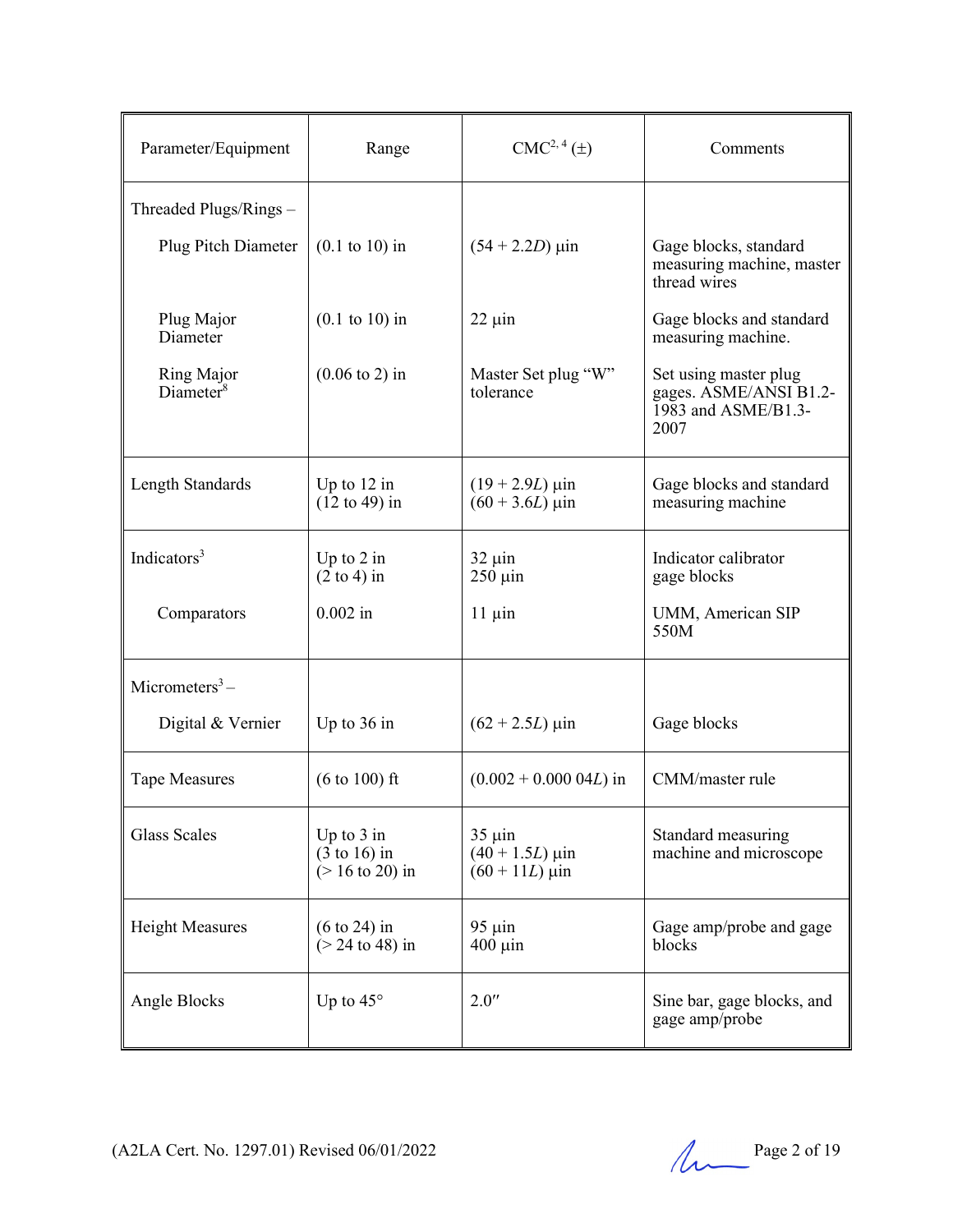| Parameter/Equipment                    | Range                                                | $CMC2, 4, 6(\pm)$                      | Comments                   |
|----------------------------------------|------------------------------------------------------|----------------------------------------|----------------------------|
| Protractors, Levels and<br>Clinometers | Up to $359^\circ$                                    | 6.0''                                  | Rotary tilting table       |
| Calipers $3$                           | Up to $12$ in<br>$(12 \text{ to } 60)$ in            | $380 \mu$ in<br>$(620 + 18L) \,\mu$ in | Gage blocks and ring gages |
| <b>Steel Rules</b>                     | Up to 72 in                                          | $(0.001 + 0.000 03L)$ in               | Manual CMM                 |
| Optical Flats and<br>Parallels $-$     |                                                      |                                        |                            |
| Flatness                               | Up to $4$ in                                         | $3.0 \mu$ in                           | Master flat                |
| Parallelism                            | Up to $100 \mu$ in                                   | $2.0 \mu$ in                           | Gage block comparator      |
| Length $-3D^7$                         | X: Up to 20 in<br>$Y: Up$ to 16 in<br>Z: Up to 12 in | $170 \mu$ in                           | <b>CMM</b>                 |
| Length $-2D^7$                         | X: Up to 6 in<br>Y: Up to 2 in                       | $170 \mu$ in<br>$140 \mu$ in           | Optical comparator         |
| Angle <sup>7</sup> – Measure           | Up to $360^\circ$                                    | $0.022^\circ$                          | Optical comparator         |

(A2LA Cert. No. 1297.01) Revised  $06/01/2022$  Page 3 of 19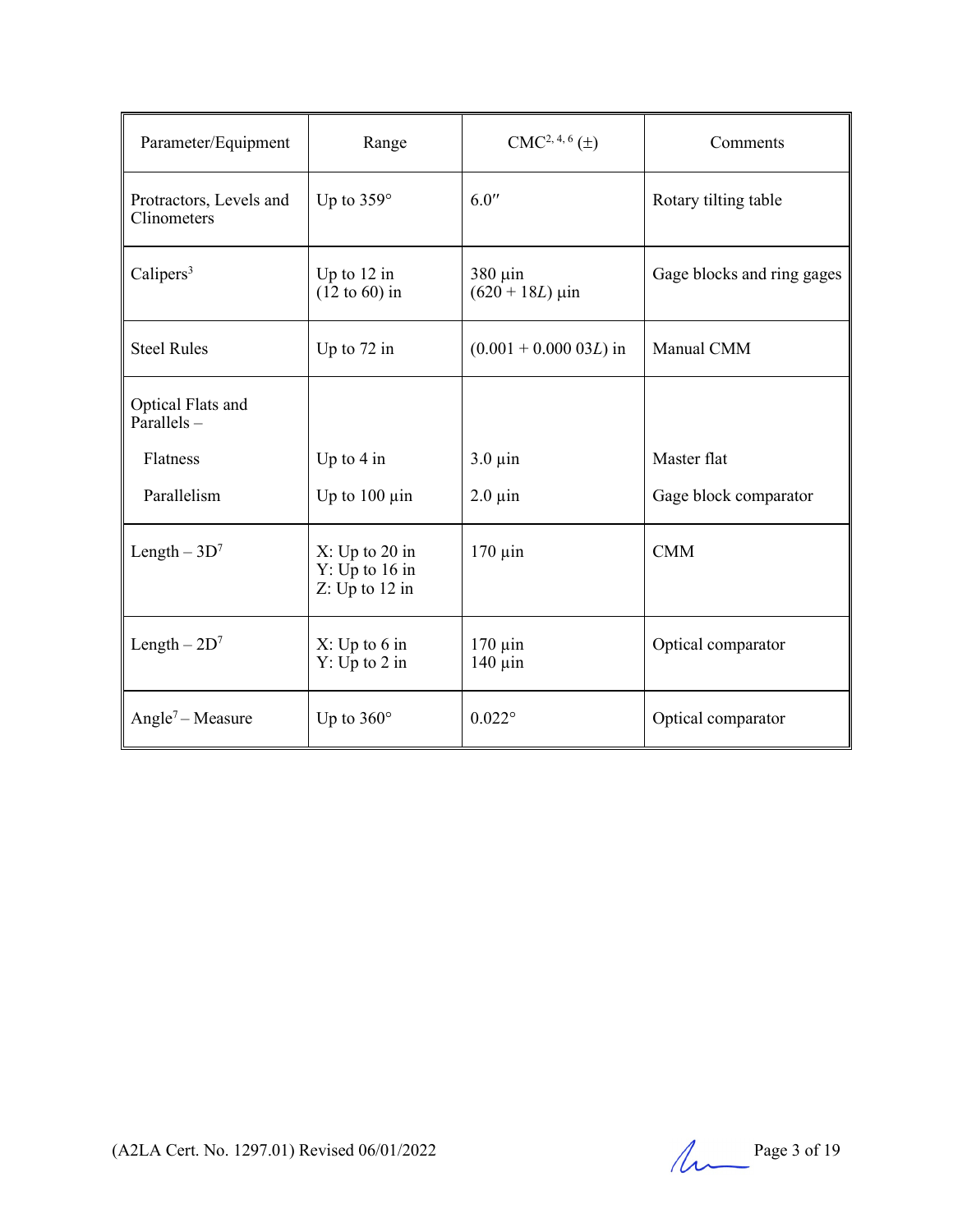# II. Electrical – DC/Low Frequency

| Parameter/Range                                                                                                | Frequency                                                                                                                    | $CMC2, 5, 6(\pm)$                                                   | Comments                                                                                                                                         |
|----------------------------------------------------------------------------------------------------------------|------------------------------------------------------------------------------------------------------------------------------|---------------------------------------------------------------------|--------------------------------------------------------------------------------------------------------------------------------------------------|
| AC Current – Measure and<br>Generate                                                                           |                                                                                                                              |                                                                     |                                                                                                                                                  |
| $(0.001 \text{ to } 2)$ A<br>$(> 2 \text{ to } 20)$ A<br>High Current - Generate<br>$(> 20 \text{ to } 975)$ A | 40 Hz to 20 kHz<br>$(45 \text{ to } 65) \text{ Hz}$                                                                          | $0.01\,\%$<br>$0.04\%$<br>$0.44\%$                                  | AC current shunts, Fluke A40,<br>Fluke 792A and Agilent 3458A<br>AC/DC current calibrator<br>Valhalla Scientific 2555A and<br>Fluke 50-turn coil |
| AC Voltage - Measure and<br>Generate                                                                           |                                                                                                                              |                                                                     |                                                                                                                                                  |
| $22 \text{ mV}$ :<br>$(10, 20)$ mV                                                                             | 10 <sub>Hz</sub><br>20 Hz to 20 kHz<br>50 kHz                                                                                | $0.038 \%$<br>$0.033\%$<br>0.036%                                   | AC/DC transfer standard 792A<br>with Datron 1271 DMM and<br>Datron 4808 calibrator                                                               |
| 220 mV:<br>$20 \text{ mV}$                                                                                     | 10 Hz<br>20 Hz<br>40 Hz to 20 kHz<br>$50$ kHz                                                                                | 0.042%<br>0.028%<br>0.024%<br>0.027%                                |                                                                                                                                                  |
| $60 \text{ mV}$                                                                                                | 10 Hz<br>20 Hz<br>40 Hz to 20 kHz<br>50 kHz                                                                                  | $0.025 \%$<br>0.015%<br>0.010%<br>$0.013\%$                         |                                                                                                                                                  |
| $(100, 200)$ mV                                                                                                | 10 <sub>Hz</sub><br>$20$ Hz<br>40 Hz to 20 kHz<br>$(50 \text{ to } 100) \text{ kHz}$<br>(300 to 500) kHz<br>800 kHz to 1 MHz | $0.025 \%$<br>$0.012~\%$<br>0.010%<br>$0.019\%$<br>0.072%<br>0.072% |                                                                                                                                                  |

(A2LA Cert. No. 1297.01) Revised 06/01/2022 Page 4 of 19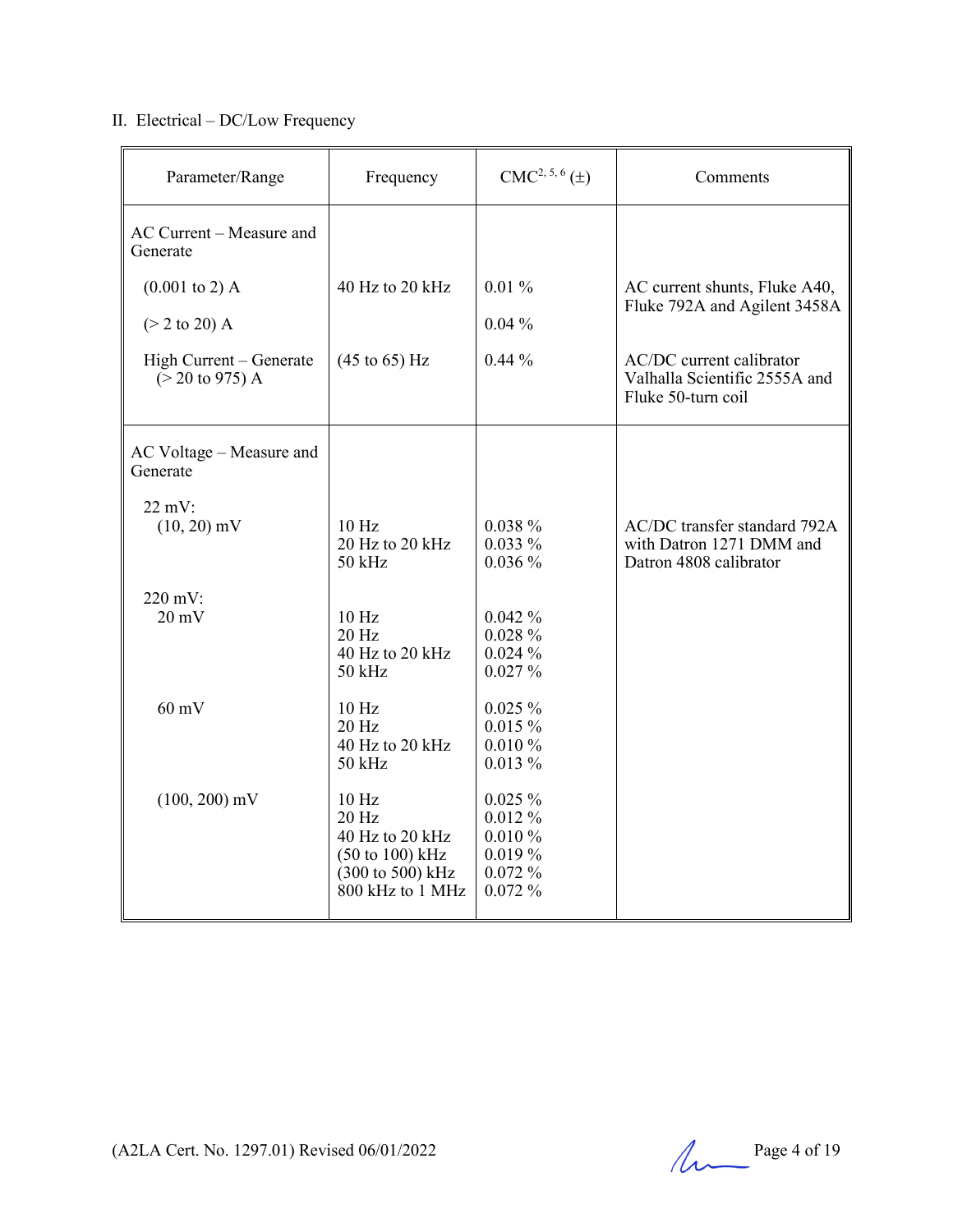| Parameter/Range                             | Frequency                                                                                                | $CMC2, 5, 6(\pm)$                                           | Comments                                                                              |
|---------------------------------------------|----------------------------------------------------------------------------------------------------------|-------------------------------------------------------------|---------------------------------------------------------------------------------------|
| AC Voltage – Measure<br>and Generate (cont) |                                                                                                          |                                                             |                                                                                       |
| $700 \text{ mV}$ :<br>$(200, 600)$ mV       | 10 <sub>Hz</sub><br>$20$ Hz<br>40 Hz to 20 kHz<br>$(50 \text{ to } 100) \text{ kHz}$<br>300 kHz to 1 MHz | $0.026\%$<br>$0.010\%$<br>$0.008\%$<br>$0.019\%$<br>0.072%  | AC/DC transfer standard<br>792A with Datron 1271<br>DMM and Datron 4808<br>calibrator |
| 2.2 V:<br>$(0.6, 1, 2)$ V                   | 10 <sub>Hz</sub><br>$20$ Hz<br>40 Hz to 20 kHz<br>$(50 \text{ to } 100) \text{ kHz}$<br>300 kHz to 1 MHz | $0.025 \%$<br>0.010%<br>$0.065\%$<br>$0.008 \%$<br>0.064%   |                                                                                       |
| 7V:<br>$(2, 6)$ V                           | $10$ Hz<br>$20$ Hz<br>40 Hz to 20 kHz<br>(50 to 100) kHz<br>300 kHz to 1 MHz                             | $0.025 \%$<br>0.010%<br>$0.006\%$<br>$0.009\%$<br>$0.055\%$ |                                                                                       |

(A2LA Cert. No. 1297.01) Revised 06/01/2022 Page 5 of 19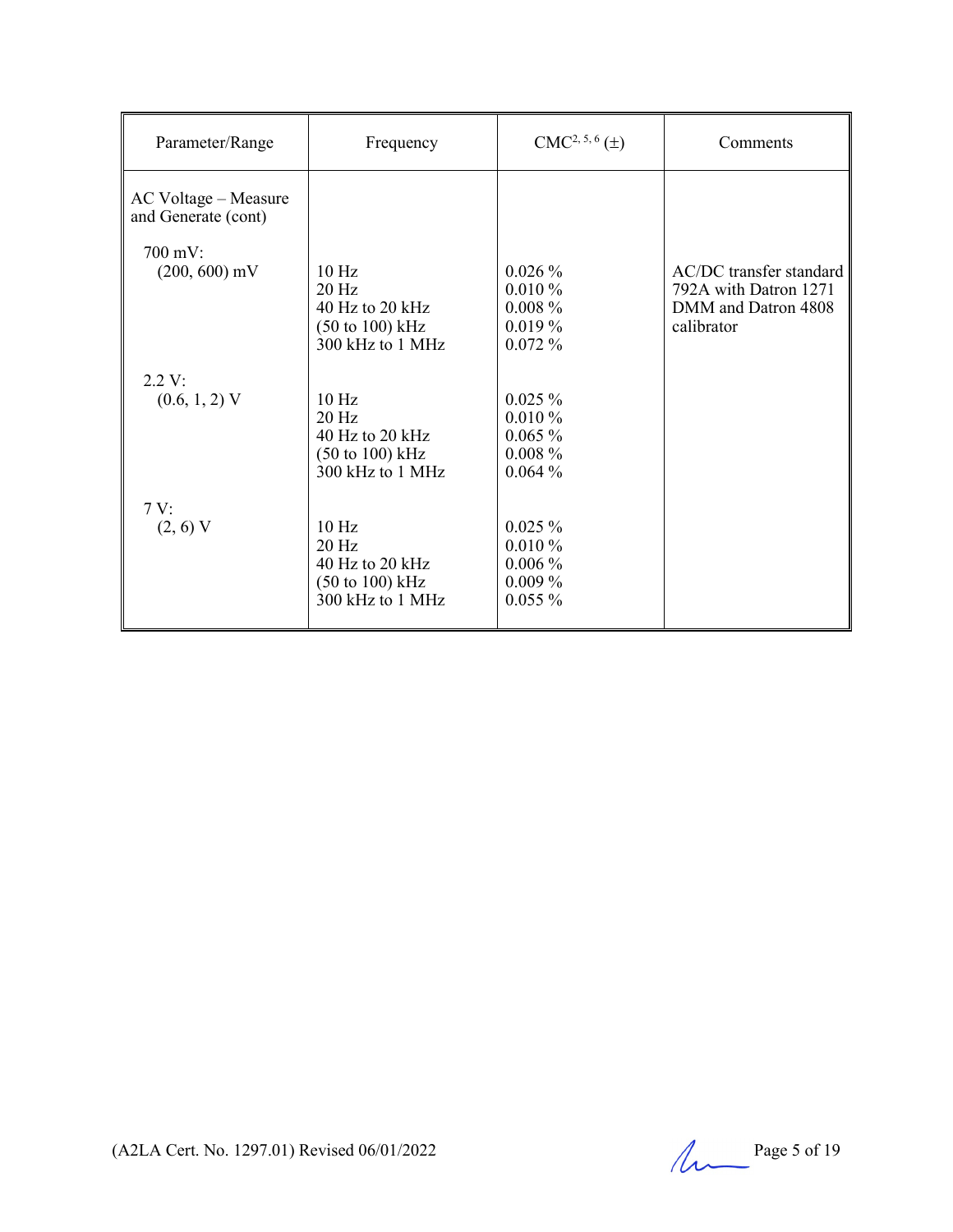| Parameter/Range                                    | Frequency                                                                                              | $CMC2, 6(\pm)$                                           | Comments                                                                              |
|----------------------------------------------------|--------------------------------------------------------------------------------------------------------|----------------------------------------------------------|---------------------------------------------------------------------------------------|
| AC Voltage - Measure<br>and Generate (cont)        |                                                                                                        |                                                          |                                                                                       |
| 22 V:                                              |                                                                                                        |                                                          |                                                                                       |
| (6, 10) V                                          | 10 <sub>Hz</sub><br>20 Hz<br>40 Hz to 20 kHz<br>$(50 \text{ to } 100) \text{ kHz}$<br>300 kHz to 1 MHz | $0.025 \%$<br>0.010%<br>$0.007\%$<br>0.010%<br>$0.056\%$ | AC/DC transfer standard<br>792A with Datron 1271<br>DMM and Datron 4808<br>calibrator |
| 20 V                                               | 10 <sub>Hz</sub><br>20 Hz<br>40 Hz to 50 kHz                                                           | $0.025 \%$<br>0.010%<br>0.070%                           |                                                                                       |
| 70 V:                                              |                                                                                                        |                                                          |                                                                                       |
| $(20, 60)$ V                                       | 10 <sub>Hz</sub><br>$20$ Hz<br>40 Hz to 20 kHz<br>50 kHz                                               | $0.025 \%$<br>0.010%<br>$0.007\%$<br>0.010%              |                                                                                       |
| 220 V:                                             |                                                                                                        |                                                          |                                                                                       |
| $(60, 100, 200)$ V                                 | 10 <sub>Hz</sub><br>20 Hz<br>40 Hz to 20 kHz<br>50 kHz                                                 | $0.025 \%$<br>$0.012\%$<br>$0.008 \%$<br>0.010%          |                                                                                       |
| 1000 V:                                            |                                                                                                        |                                                          |                                                                                       |
| $(200, 600, 1000)$ V                               | 10 Hz<br>20 Hz<br>40 Hz to 20 kHz                                                                      | $0.025 \%$<br>0.012%<br>$0.008 \%$                       |                                                                                       |
| $(200, 600, 700)$ V                                | 50 kHz                                                                                                 | $0.01\%$                                                 |                                                                                       |
| $(1 \text{ to } 3)$ V                              | (1 to 13) MHz<br>(13 to 30) MHz<br>(30 to 80) MHz<br>(80 to 100) MHz                                   | $0.14\%$<br>0.29%<br>$0.58 \%$<br>$1.4\%$                | Reference thermal<br>converter                                                        |
| $(1 to 10)$ kV                                     | (30 to 200) Hz                                                                                         | 0.30%                                                    | Vitrek 4700                                                                           |
| Measure Only<br>$(> 10 \text{ to } 50) \text{ kV}$ | $(30 \text{ to } 100) \text{ Hz}$                                                                      | 0.40%                                                    | Vitrek 4700 w/<br><b>HVL-70</b>                                                       |

(A2LA Cert. No. 1297.01) Revised 06/01/2022 Page 6 of 19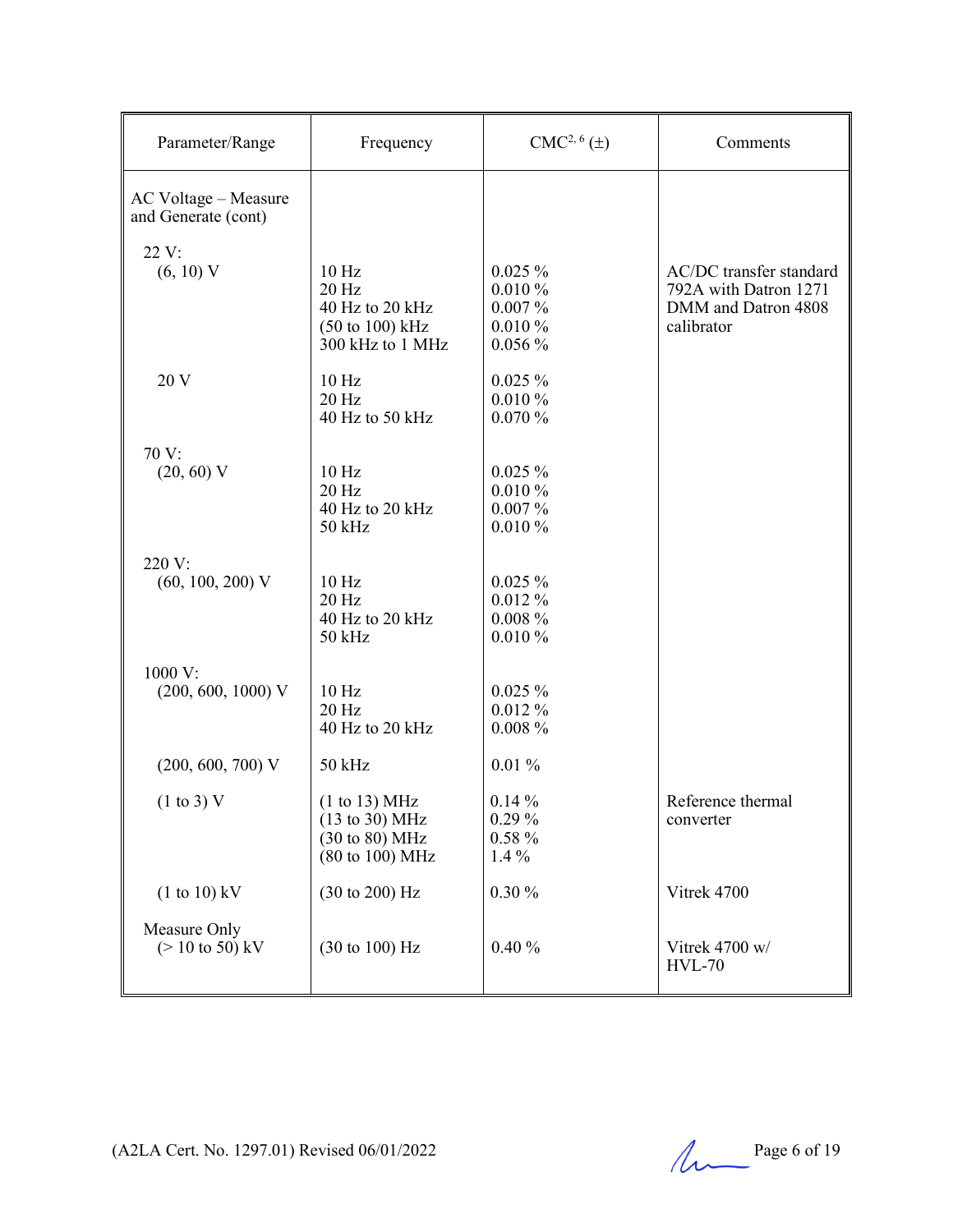| Parameter/Equipment                                 | Range                                                                                                                                                                                                                                | $CMC2, 5, 6(\pm)$                                                                                                                                                                                                                                     | Comments                                                                                                                                                                          |
|-----------------------------------------------------|--------------------------------------------------------------------------------------------------------------------------------------------------------------------------------------------------------------------------------------|-------------------------------------------------------------------------------------------------------------------------------------------------------------------------------------------------------------------------------------------------------|-----------------------------------------------------------------------------------------------------------------------------------------------------------------------------------|
| DC Current - Measure<br>and Generate                | $0.1 \mu A$ to $2 A$<br>$(2 \text{ to } 20)$ A                                                                                                                                                                                       | 0.01%<br>$0.03\%$                                                                                                                                                                                                                                     | Datron 4808, Datron 1271<br>Precision shunts, L&N 4300<br>and Guildline 9711A                                                                                                     |
| Generate                                            | $(20 \text{ to } 100)$ A                                                                                                                                                                                                             | $0.07\%$                                                                                                                                                                                                                                              | Valhalla 2555A                                                                                                                                                                    |
| $High Current -$<br>Generate                        | $(100 \text{ to } 975)$ A                                                                                                                                                                                                            | $0.38 \%$                                                                                                                                                                                                                                             | Valhalla 2555A and Fluke<br>50-turn coil                                                                                                                                          |
| DC Voltage – Measure<br>and Generate                | $100 \mu V$ to $100 \text{ mV}$<br>$100 \text{ mV}$ to $1 \text{ V}$<br>(1 to 10) V<br>10 V<br>$(10 \text{ to } 100)$ V<br>$(100 \text{ to } 1000) \text{ V}$<br>$(1 to 10)$ kV<br>$(10 \text{ to } 20)$ kV                          | $8 \mu V/V + 0.4 \mu V$<br>$3.4 \mu V/V + 0.4 \mu V$<br>$3.0 \mu V/V + 3.0 \mu V$<br>$1.0 \mu V/V$<br>$5.0 \mu V/V + 50 \mu V$<br>$3.9 \mu V/V + 500 \mu V$<br>$0.02\%$<br>$0.07\%$                                                                   | Kelvin-Varley divider<br>Fluke 720A<br>Fluke 720A/Fluke 732A<br>Fluke 732A<br>Fluke 752A divider, Fluke<br>732A and Datron 4808<br>Vitrek 4700 w/ HVL-70<br>Vitrek 4700 w/ HVL-70 |
| Measure Only                                        | $(20 \text{ to } 50) \text{ kV}$                                                                                                                                                                                                     | 0.20%                                                                                                                                                                                                                                                 |                                                                                                                                                                                   |
| Resistance-Measure<br>and Generate, Fixed<br>Values | $0.001 \Omega$<br>$0.01 \Omega$<br>$0.1 \Omega$<br>$1 \Omega$<br>$10 \Omega$<br>$100 \Omega$<br>$1 \text{ k}\Omega$<br>$10 \text{ k}\Omega$<br>$100 \text{ k}\Omega$<br>$1 M\Omega$<br>$10 \text{ M}\Omega$<br>$100 \text{ M}\Omega$ | $0.01\%$<br>$0.01\%$<br>$10 \muΩ/Ω$<br>7.4 $\mu\Omega/\Omega$<br>$7.0 \mu\Omega/\Omega$<br>7.3 $\mu\Omega/\Omega$<br>7.2 μ $\Omega/\Omega$<br>$7.0 \mu\Omega/\Omega$<br>7.3 $\mu\Omega/\Omega$<br>$10 \muΩ/Ω$<br>$12 \muΩ/Ω$<br>$32 \mu\Omega/\Omega$ | Measurement Intl 9331<br>series reference standard<br>resistors with<br>Agilent 3458A                                                                                             |
|                                                     | 1 $G\Omega$<br>$10 \text{ } G\Omega$                                                                                                                                                                                                 | $0.058 \%$<br>$0.08 \%$                                                                                                                                                                                                                               | Measurement International<br>9331G                                                                                                                                                |
| Measure Only                                        | $100$ GΩ<br>$1 T\Omega$                                                                                                                                                                                                              | $0.12\%$<br>$0.23\%$                                                                                                                                                                                                                                  | Guildline 9520/6500A                                                                                                                                                              |

(A2LA Cert. No. 1297.01) Revised 06/01/2022 Page 7 of 19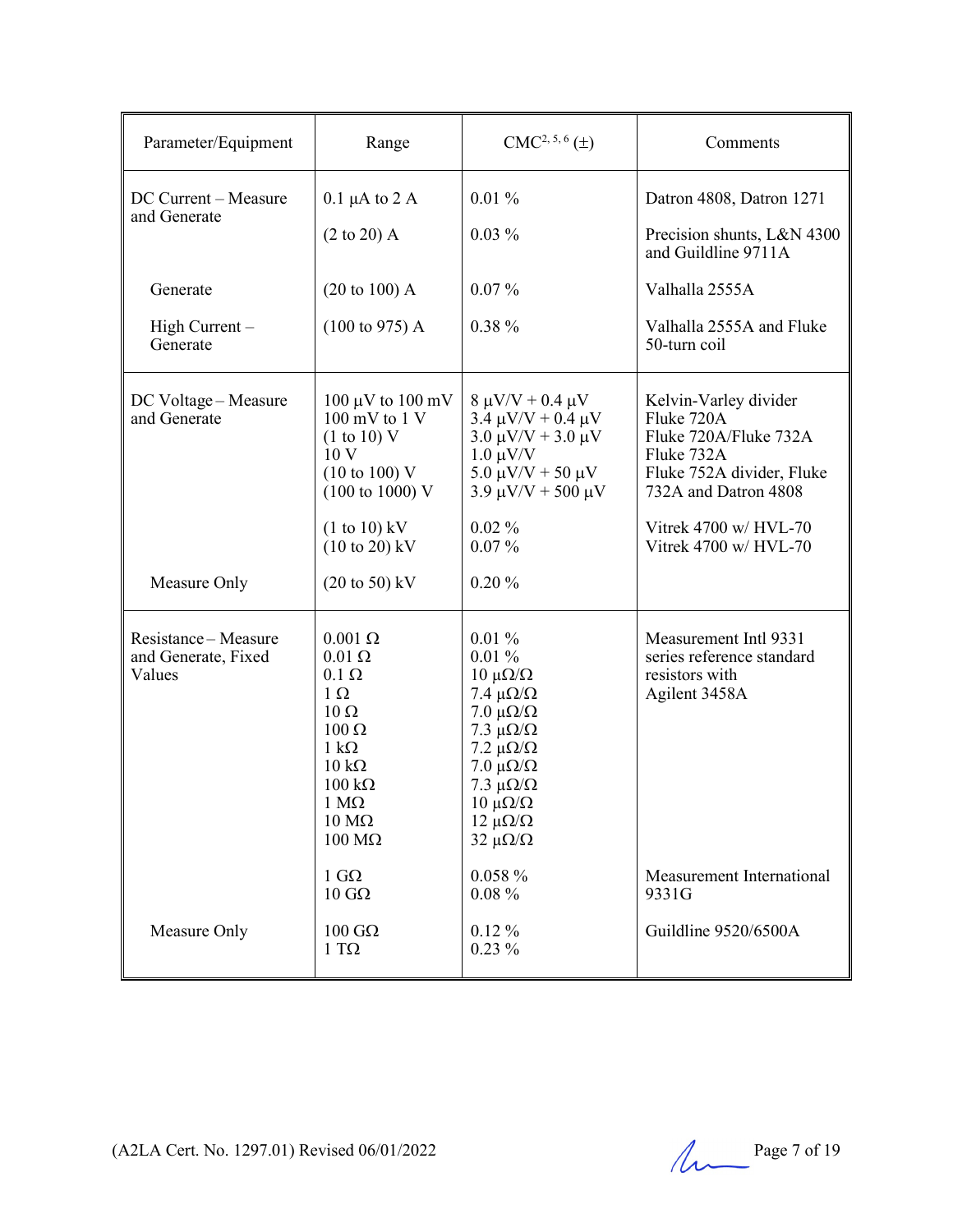| Parameter/Equipment                                                      | Range                                                                                                                                                                                                                  | $CMC2, 5, 6(\pm)$                                                                                                       | Comments                                                                                                              |
|--------------------------------------------------------------------------|------------------------------------------------------------------------------------------------------------------------------------------------------------------------------------------------------------------------|-------------------------------------------------------------------------------------------------------------------------|-----------------------------------------------------------------------------------------------------------------------|
| Resistance – Measure and<br>Generate <sup>3</sup>                        | $(0 \text{ to } 1) \Omega$<br>$(1 \text{ to } 10) \Omega$<br>$(10 \text{ to } 100) \Omega$<br>100 Ω to 1 kΩ<br>(1 to 10) $k\Omega$<br>$(10 \text{ to } 100) \text{ k}\Omega$<br>100 kQ to 1 MQ<br>(1 to 100) $M\Omega$ | $0.007 \% + 0.000 05 \Omega$<br>$0.002\%$<br>$0.002\%$<br>$0.001\%$<br>0.001%<br>$0.001\%$<br>$0.0015 \%$<br>$0.005 \%$ | Decade Box, Measurement<br>International 9331x series<br>resistors $1\Omega$ thru 100 M $\Omega$<br>and Agilent 3458A |
| Capacitance - Measure<br>and Generate                                    |                                                                                                                                                                                                                        |                                                                                                                         |                                                                                                                       |
| 50 Hz to 1 kHz                                                           | $(1 \text{ to } 100) \mu F$<br>$100 \mu F$ to $1 \text{ mF}$                                                                                                                                                           | $0.1\%$<br>$0.15\%$                                                                                                     | GenRad 1689 capacitance<br>bridge                                                                                     |
| Capacitance - Measure<br>and Generate $(a)$ 1 kHz                        | 1 pF to 1.1 $\mu$ F                                                                                                                                                                                                    | $0.017 \% + 0.00003$ pF                                                                                                 | GenRad 1615 capacitance<br>bridge and GenRad 1404-A<br>standard capacitor                                             |
| Inductance – Generate                                                    |                                                                                                                                                                                                                        |                                                                                                                         |                                                                                                                       |
| 100 $\mu$ H to 10 mH<br>(10 to 100) mH<br>100 mH to 1 H<br>$(1 to 10)$ H | $1$ kHz<br>500 Hz<br>200 Hz<br>$100$ Hz                                                                                                                                                                                | $2.0\%$<br>$1.6\%$<br>$0.8\%$<br>$0.8\%$                                                                                | GenRad 1491G decade<br>inductor                                                                                       |
| <b>Fixed Point:</b><br>$200$ mH                                          | 100 Hz, 200 Hz,<br>400 Hz, 1 kHz,<br>and 10 kHz                                                                                                                                                                        | $0.15\%$                                                                                                                | GenRad 1482M std inductor                                                                                             |
| Inductance <sup>3</sup> – Measure                                        |                                                                                                                                                                                                                        |                                                                                                                         |                                                                                                                       |
| $100 \mu H$ to $10 \mu H$                                                | 100 Hz, 200 Hz,<br>400 Hz, 1 kHz,<br>and 10 kHz                                                                                                                                                                        | 0.20%                                                                                                                   | GenRad 1689 RLC<br>Digibridge                                                                                         |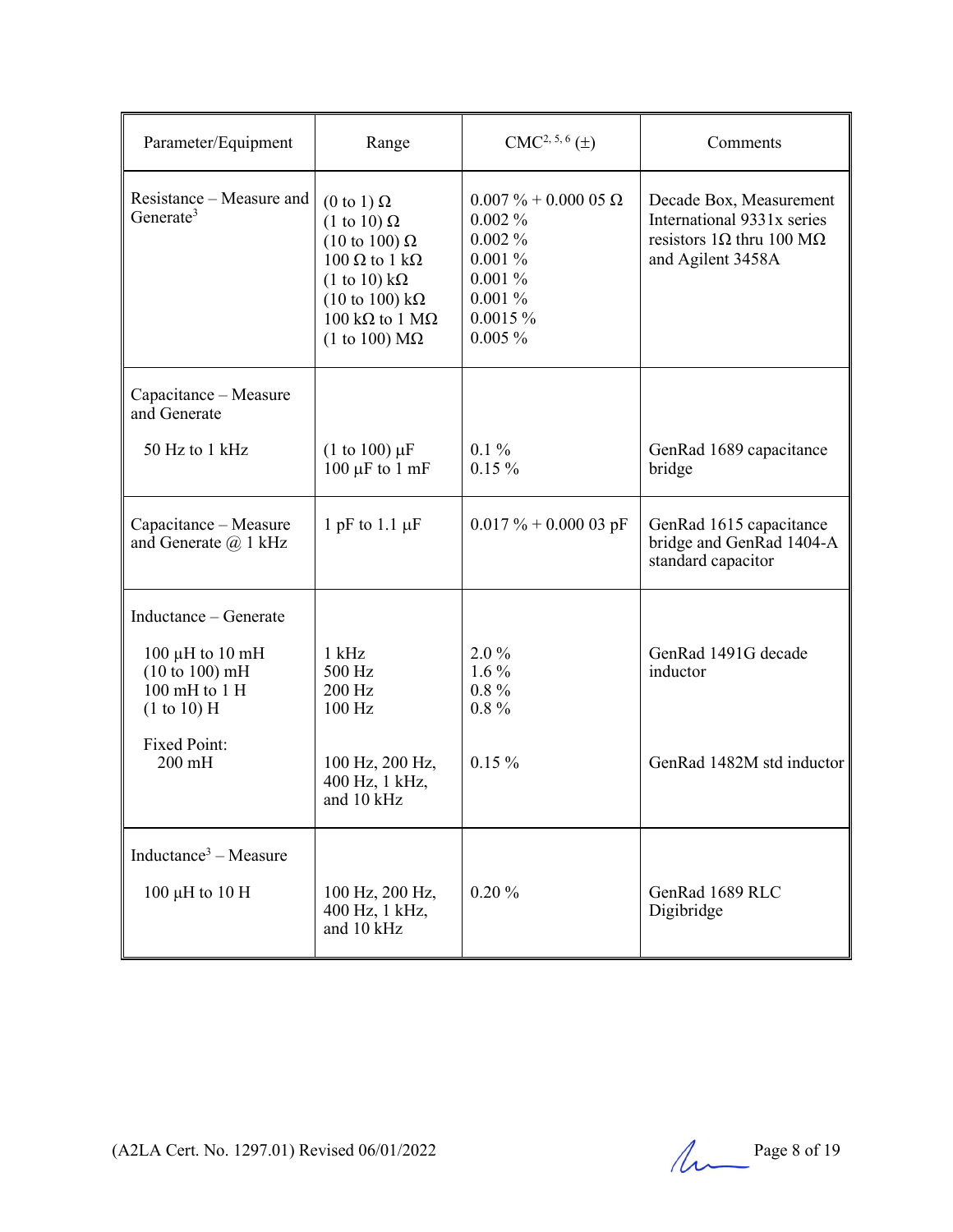| Parameter/Equipment                                     | Range                                                                                                                                                  | $CMC2(\pm)$                                                                    | Comments                   |
|---------------------------------------------------------|--------------------------------------------------------------------------------------------------------------------------------------------------------|--------------------------------------------------------------------------------|----------------------------|
| Electrical Simulation of<br>Thermocouple<br>Indicators- |                                                                                                                                                        |                                                                                |                            |
| Type E                                                  | $(-250 \text{ to } -100)$ °C<br>$(-100 \text{ to } -25)$ °C<br>$(-25 \text{ to } 350)$ °C<br>$(350 \text{ to } 650)$ °C<br>$(650 \text{ to } 1000)$ °C | $0.12$ °C<br>$0.16$ °C<br>$0.14$ °C<br>$0.16\,^{\circ}\mathrm{C}$<br>$0.21$ °C | Fluke 5500A/ ice reference |
| Type J                                                  | $(-210 \text{ to } -100)$ °C<br>$(-100 \text{ to } -30)$ °C<br>$(-30 \text{ to } 150)$ °C<br>$(150 \text{ to } 760)$ °C<br>$(760 \text{ to } 1200)$ °C | $0.27$ °C<br>$0.16$ °C<br>$0.14$ °C<br>$0.17$ °C<br>$0.23$ °C                  |                            |
| Type K                                                  | (-200 to 100) $^{\circ}$ C<br>$(-100 \text{ to } -25)$ °C<br>$(-25 \text{ to } 120)$ °C<br>$(120 \text{ to } 1000)$ °C<br>$(1000 \text{ to } 1372)$ °C | $0.33$ °C<br>0.18 °C<br>0.16 °C<br>$0.26$ °C<br>0.4 °C                         |                            |
| Type N                                                  | $(-200 \text{ to } -100)$ °C<br>$(-100 \text{ to } -25)$ °C<br>$(-25 \text{ to } 120)$ °C<br>$(120 \text{ to } 410)$ °C<br>$(410 \text{ to } 1300)$ °C | $0.4 \text{ °C}$<br>$0.22$ °C<br>$0.19$ °C<br>0.18 °C<br>$0.27$ °C             |                            |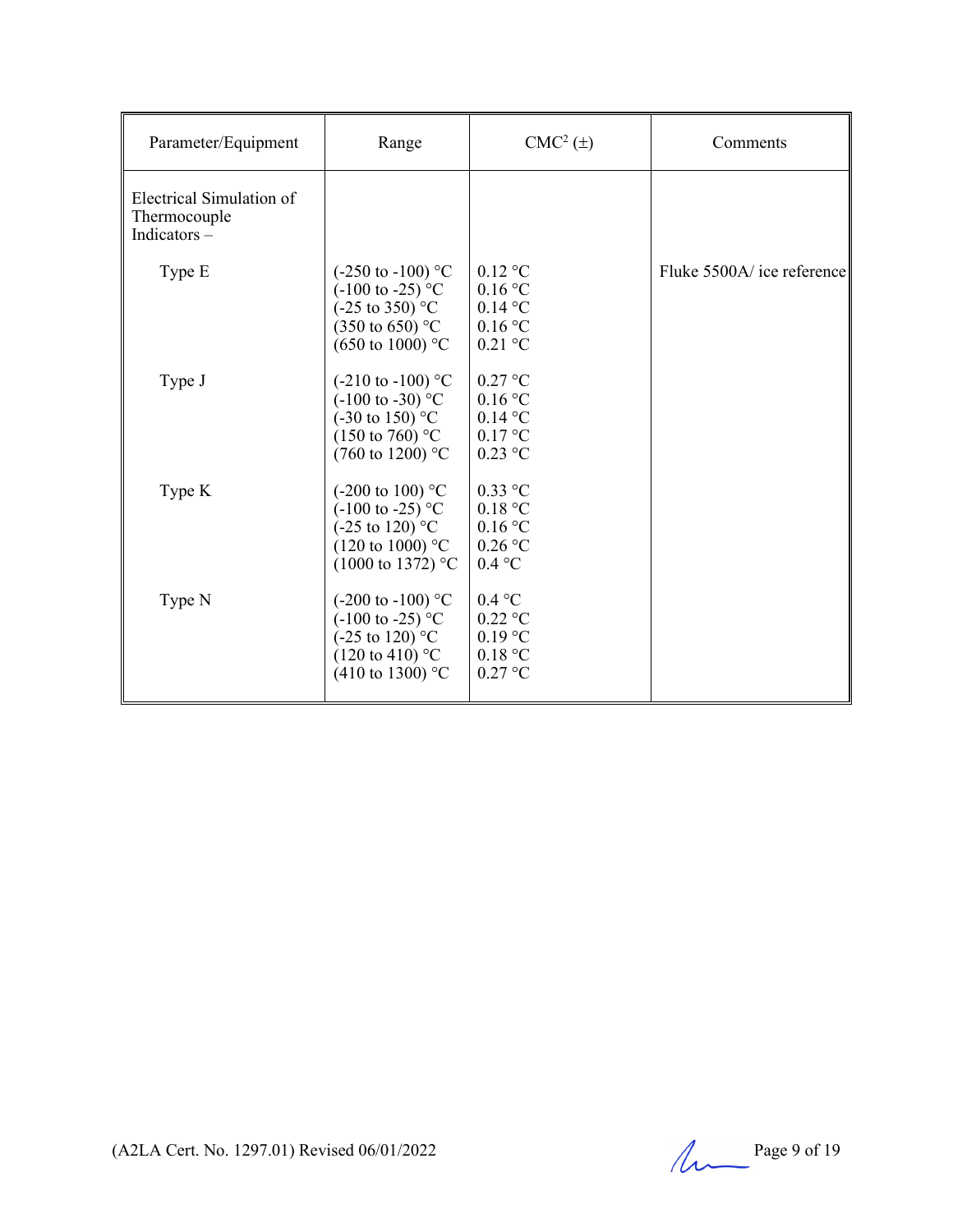| Parameter/Equipment                                                     | Range                                                                                                                                                   | $CMC2(\pm)$                                                                  | Comments                                       |
|-------------------------------------------------------------------------|---------------------------------------------------------------------------------------------------------------------------------------------------------|------------------------------------------------------------------------------|------------------------------------------------|
| Electrical Simulation of<br>Thermocouple<br>$Indicators - (cont)$       |                                                                                                                                                         |                                                                              |                                                |
| Type R                                                                  | (0 to 250) $^{\circ}$ C<br>$(250 \text{ to } 400)$ °C<br>(400 to 1000) $^{\circ}$ C<br>$(1000 \text{ to } 1767)$ °C                                     | 0.57 °C<br>$0.35$ °C<br>$0.33$ °C<br>0.40 °C                                 | Fluke 5500A/ice<br>reference                   |
| Type S                                                                  | (0 to 250) $^{\circ}$ C<br>$(250 \text{ to } 1000)$ °C<br>$(1000 \text{ to } 1400)$ °C<br>(1400 to 1767) °C                                             | 0.47 °C<br>$0.36$ °C<br>$0.37$ °C<br>$0.46\,^{\circ}\mathrm{C}$              |                                                |
| Type T                                                                  | $(-250 \text{ to } -150)$ °C<br>$(-150 \text{ to } 0)$ °C<br>(0 to 120) $^{\circ}$ C<br>$(120 \text{ to } 400)$ °C                                      | $0.63$ °C<br>$0.24$ °C<br>$0.16$ °C<br>$0.14$ °C                             |                                                |
| Electrical Simulation of<br>Thermocouple<br>Indicators <sup>3</sup> $-$ |                                                                                                                                                         |                                                                              |                                                |
| Type E                                                                  | $(-250 \text{ to } -100)$ °C<br>$(-100 \text{ to } -25)$ °C<br>$(-25 \text{ to } 350)$ °C<br>$(350 \text{ to } 650)$ °C<br>$(650 \text{ to } 1000)$ °C  | $0.58\ ^{\circ}\mathrm{C}$<br>$0.19$ °C<br>0.16 °C<br>$0.19$ °C<br>$0.24$ °C | Fluke 5500A or Fluke<br>744 process calibrator |
| Type J                                                                  | $(-210 \text{ to } -100)$ °C<br>$(-100 \text{ to } -30)$ °C<br>$(-30 \text{ to } 150)$ °C<br>$(150 \text{ to } 760)$ °C<br>$(760 \text{ to } 1200)$ °C  | $0.31$ °C<br>$0.19 \text{ °C}$<br>$0.16$ °C<br>$0.20$ °C<br>$0.27$ °C        |                                                |
| Type K                                                                  | $(-200 \text{ to } 100)$ °C<br>$(-100 \text{ to } -25)$ °C<br>$(-25 \text{ to } 120)$ °C<br>$(120 \text{ to } 1000)$ °C<br>$(1000 \text{ to } 1372)$ °C | 0.38 °C<br>$0.21$ °C<br>0.19 °C<br>0.30 °C<br>$0.46\,^{\circ}\mathrm{C}$     |                                                |
| Type T                                                                  | $(-250 \text{ to } -150)$ °C<br>$(-150 \text{ to } 0)$ °C<br>(0 to 120) $^{\circ}$ C<br>$(120 \text{ to } 400)$ °C                                      | $0.73~^\circ\mathrm{C}$<br>0.28 °C<br>0.19 °C<br>0.16 °C                     |                                                |

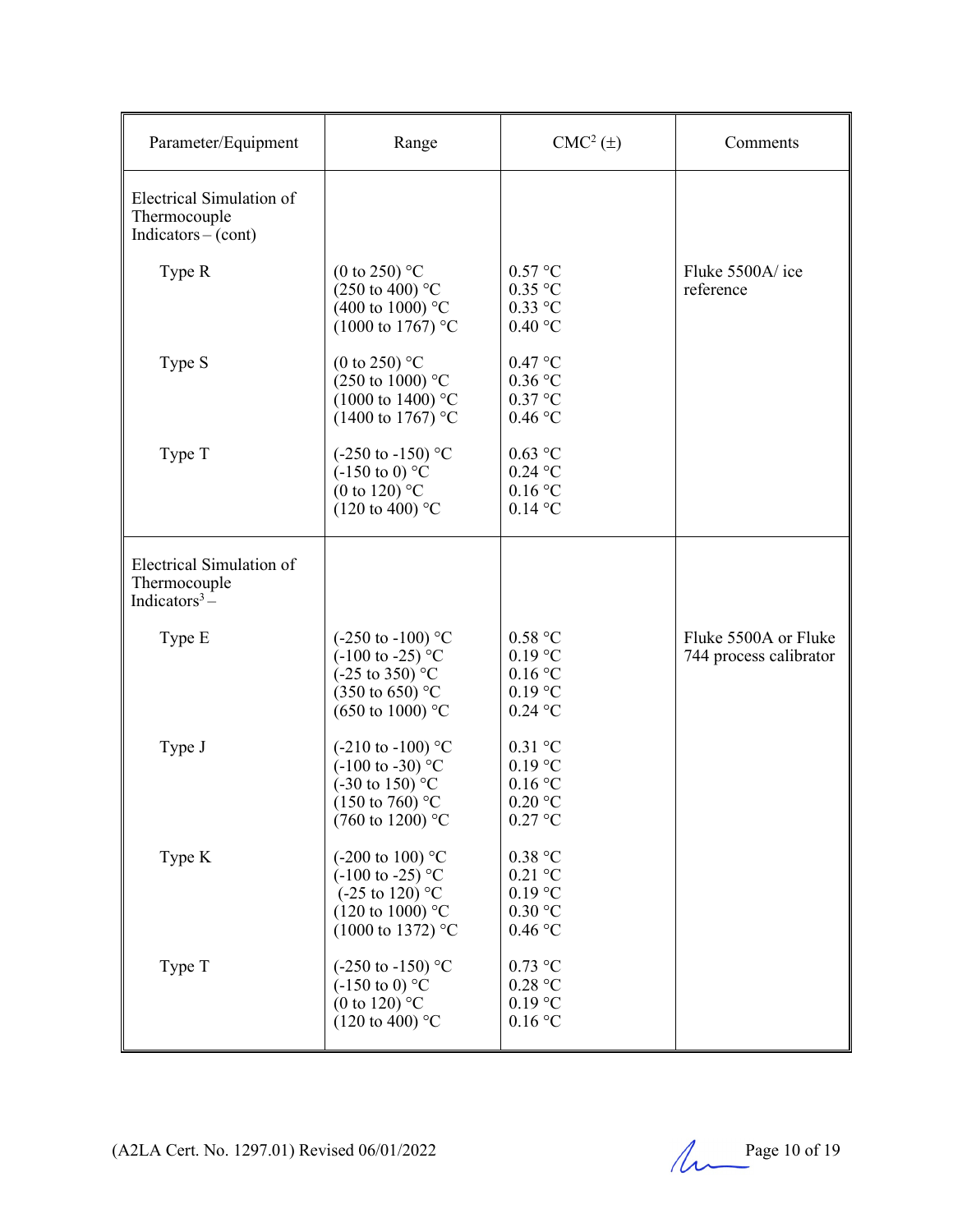| Parameter/Equipment                                                                     | Range                                                                                                                                                                                                                                                                  | $CMC2(\pm)$                                                                                                   | Comments                                                        |
|-----------------------------------------------------------------------------------------|------------------------------------------------------------------------------------------------------------------------------------------------------------------------------------------------------------------------------------------------------------------------|---------------------------------------------------------------------------------------------------------------|-----------------------------------------------------------------|
| Electrical Simulation of<br><b>RTD Indicating Systems</b><br>and Measure <sup>3</sup> – |                                                                                                                                                                                                                                                                        |                                                                                                               |                                                                 |
| Pt 385, 100 $\Omega$                                                                    | $(-200 \text{ to } 0)$ °C<br>(0 to 100) $\degree$ C<br>$(100 \text{ to } 300)$ °C<br>$(300 \text{ to } 400)$ °C<br>$(400 \text{ to } 630)$ °C<br>$(630 \text{ to } 800)$ °C                                                                                            | $0.05$ °C<br>$0.07$ °C<br>$0.09$ °C<br>$0.10\text{ °C}$<br>$0.12$ °C<br>$0.23$ °C                             | Decade resistors and<br>Datron 1271, Wavetek<br>1281, Fluke 744 |
| Pt 3926, 100 $\Omega$                                                                   | $(-200 \text{ to } 0)$ °C<br>(0 to 100) $\mathrm{^{\circ}C}$<br>$(100 \text{ to } 300)$ °C<br>$(300 \text{ to } 400)$ °C<br>(400 to 630) $^{\circ}$ C                                                                                                                  | $0.05$ °C<br>$0.07$ °C<br>$0.09$ °C<br>$0.10\text{ °C}$<br>$0.12$ °C                                          |                                                                 |
| Pt 3916, 100 Ω                                                                          | $(-200 \text{ to } -190)$ °C<br>$(-190 \text{ to } -80)$ °C<br>$(-80 \text{ to } 0)$ °C<br>(0 to 100) $\degree$ C<br>$(100 \text{ to } 260)$ °C<br>$(260 \text{ to } 300)$ °C<br>$(300 \text{ to } 400)$ °C<br>(400 to 600) $^{\circ}$ C<br>$(600 \text{ to } 630)$ °C | $0.25$ °C<br>$0.04$ °C<br>$0.05$ °C<br>0.06 °C<br>$0.07$ °C<br>0.08 °C<br>$0.09$ °C<br>$0.10$ °C<br>$0.23$ °C |                                                                 |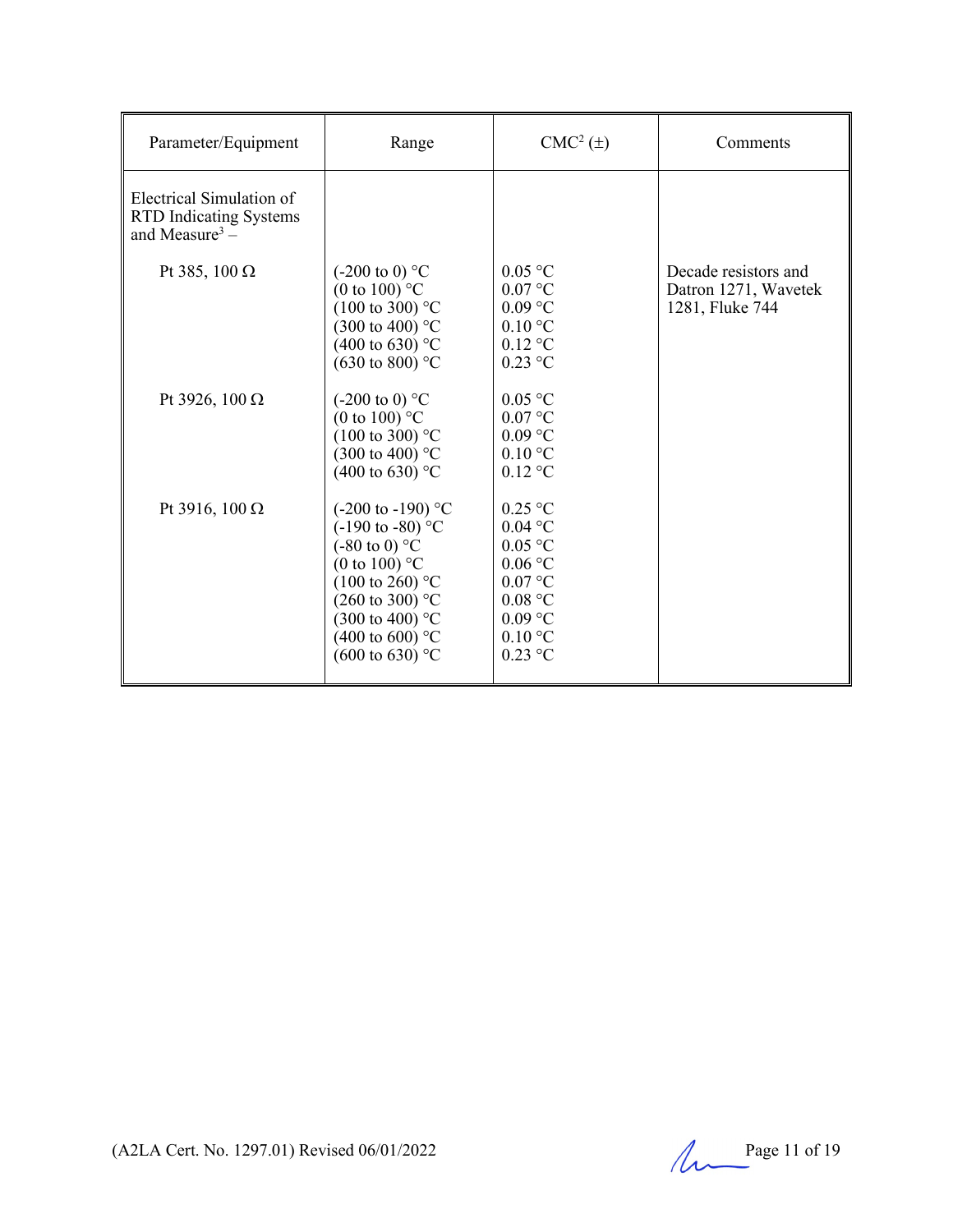| Parameter/Equipment                                                                            | Range                                                                                                                                                                             | $CMC2(\pm)$                                                                                 | Comments                                                        |
|------------------------------------------------------------------------------------------------|-----------------------------------------------------------------------------------------------------------------------------------------------------------------------------------|---------------------------------------------------------------------------------------------|-----------------------------------------------------------------|
| Electrical Simulation of<br><b>RTD</b> Indicating Systems<br>and Measure <sup>3</sup> – (cont) |                                                                                                                                                                                   |                                                                                             |                                                                 |
| Pt 385, 200 $\Omega$                                                                           | $(-200 \text{ to } 100)$ °C<br>$(100 \text{ to } 260)$ °C<br>$(260 \text{ to } 300)$ °C<br>$(300 \text{ to } 400)$ °C<br>$(400 \text{ to } 600)$ °C<br>$(600 \text{ to } 630)$ °C | $0.04$ °C<br>$0.05$ °C<br>$0.12$ °C<br>$0.13$ °C<br>$0.14$ °C<br>$0.16$ °C                  | Decade resistors and<br>Datron 1271, Wavetek<br>1281, Fluke 744 |
| Pt 385, 500 $\Omega$                                                                           | $(-200 \text{ to } -80)$ °C<br>$(-80 \text{ to } 100)$ °C<br>$(100 \text{ to } 260)$ °C<br>(260 to 400) $^{\circ}$ C<br>$(400 \text{ to } 600)$ °C<br>$(600 \text{ to } 630)$ °C  | $0.04$ °C<br>$0.05$ °C<br>$0.06$ °C<br>0.08 °C<br>$0.09$ °C<br>$0.11$ °C                    |                                                                 |
| Pt 385, 1000 $\Omega$                                                                          | $(-200 \text{ to } 0)$ °C<br>(0 to 100) $^{\circ}$ C<br>$(100 \text{ to } 260)$ °C<br>$(260 \text{ to } 300)$ °C<br>$(300 \text{ to } 600)$ °C<br>$(600 \text{ to } 630)$ °C      | $0.03$ °C<br>$0.04$ °C<br>$0.05$ °C<br>$0.06\ ^{\circ}\mathrm{C}$<br>$0.07$ °C<br>$0.23$ °C |                                                                 |
| Ni 120, 120 $\Omega$                                                                           | $(-80 \text{ to } 100)$ °C<br>$(100 \text{ to } 260)$ °C                                                                                                                          | $0.08$ °C<br>$0.14$ °C                                                                      |                                                                 |
| Cu 427, $10 \Omega$                                                                            | $(-100 \text{ to } 260)$ °C                                                                                                                                                       | $0.30$ °C                                                                                   |                                                                 |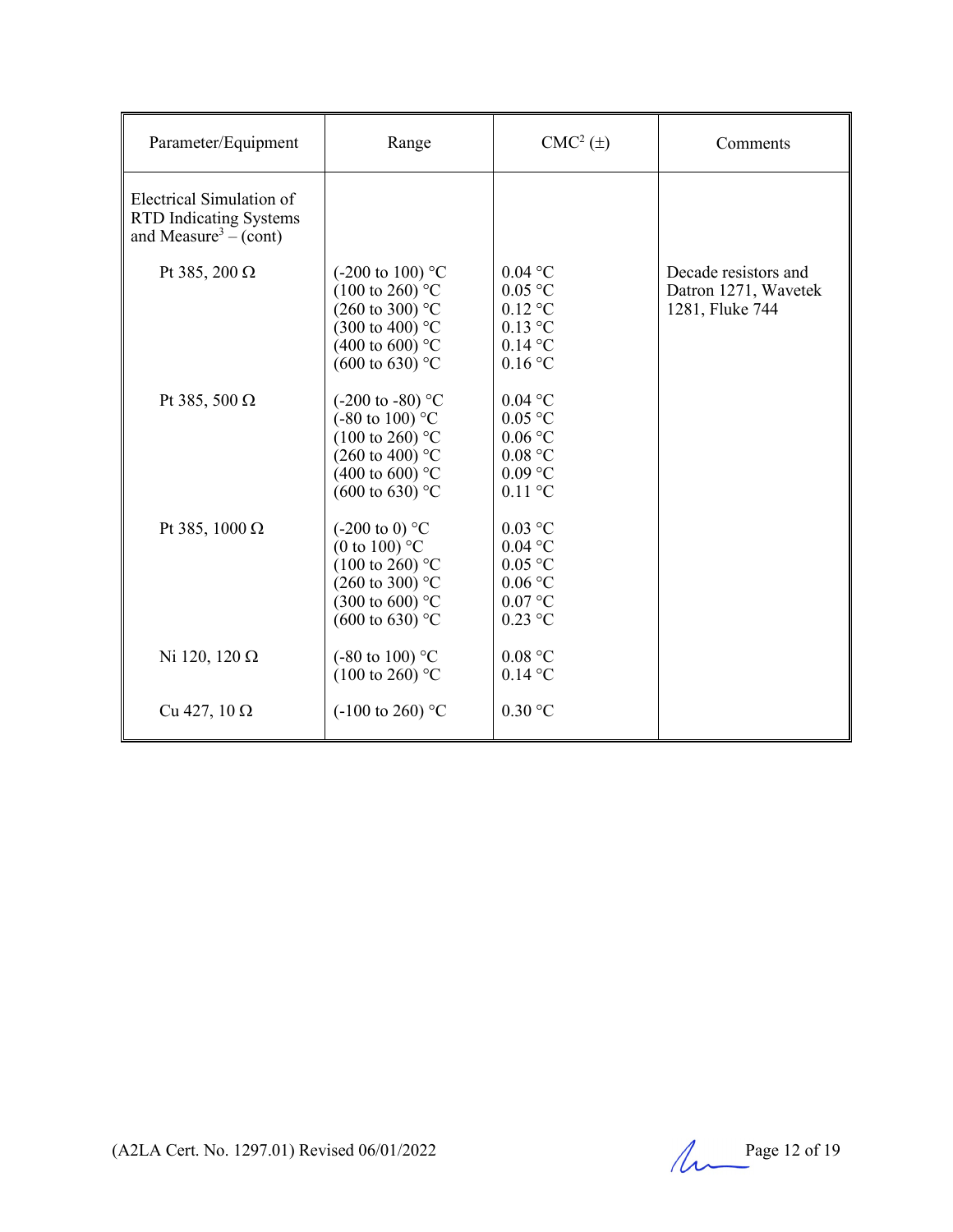| Parameter/Equipment                                                                | Range                                                                                           | $CMC2, 5, 6(\pm)$                                                                        | Comments          |
|------------------------------------------------------------------------------------|-------------------------------------------------------------------------------------------------|------------------------------------------------------------------------------------------|-------------------|
| Oscilloscopes <sup>3</sup> –                                                       |                                                                                                 |                                                                                          |                   |
| Squarewave Signal -                                                                |                                                                                                 |                                                                                          |                   |
| 50 $\Omega$ (a) 1 kHz                                                              | 1 mV to 6.6 $V_{p-p}$                                                                           | $0.25 \% + 40 \mu V$                                                                     | Fluke 5500A/SC600 |
| $1 M\Omega$ (a) $1 kHz$                                                            | 1 mV to 130 $V_{p-p}$                                                                           | $0.1 \% + 40 \mu V$                                                                      |                   |
| Leveled Sine Wave $-$                                                              | 50 kHz reference                                                                                | $2.0\% + 300 \,\mu\text{V}$                                                              |                   |
| Amplitude<br>$(50 \text{ kHz ref})$                                                | 50 kHz to 100 MHz<br>$(100 \text{ to } 300) \text{ MHz}$<br>$(300 \text{ to } 600) \text{ MHz}$ | $3.5\% + 300 \,\mu\text{V}$<br>$4.0\% + 300 \,\mu\text{V}$<br>$6.0\% + 300\,\mu\text{V}$ |                   |
| <b>Flatness</b><br>$(50 \text{ kHz ref})$                                          | 50 kHz to 100 MHz<br>$(100 \text{ to } 300) \text{ MHz}$<br>(300 to 600) MHz                    | $1.5\% + 100 \mu V$<br>$2.0\% + 100 \mu V$<br>$4.0\% + 100 \,\mu\text{V}$                |                   |
| Time Marker-<br>Measuring Equipment<br>and Period ( $\hat{\omega}$ , 50 $\Omega$ ) | 5 s to 50 ms<br>$20 \text{ ms}$ to $2 \text{ ns}$                                               | $0.12\%$<br>$2.5 \text{ }\mu\text{s/s}$                                                  |                   |
| Rise Time                                                                          | $\leq 1$ ns                                                                                     | $+0$ / -500 ps                                                                           |                   |

III. Electrical – Microwave/RF

| Parameter/Range                                                                                                                                                 | Frequency                                                                                                                     | $CMC2, 5, 6(\pm)$                                                                                                                 | Comments                                                                   |
|-----------------------------------------------------------------------------------------------------------------------------------------------------------------|-------------------------------------------------------------------------------------------------------------------------------|-----------------------------------------------------------------------------------------------------------------------------------|----------------------------------------------------------------------------|
| <b>RF</b> Power – Measure<br>$(1 to 10)$ mW                                                                                                                     | $(10 \text{ to } 20) \text{ MHz}$<br>$(20 \text{ to } 50) \text{ MHz}$<br>50 MHz to 8 GHz<br>$(8 \text{ to } 18) \text{ GHz}$ | $1.6\%$<br>$1.5\%$<br>$1.4\%$<br>$1.5\%$                                                                                          | Tegam F1109 coaxial<br>power standard and<br>Agilent E4418B power<br>meter |
| <b>RF</b> Attenuation – Measure<br>$(0 to -10)$ dB<br>$-20$ dB<br>$-30$ dB<br>$-40$ dB<br>$-50$ dB<br>$-60$ dB<br>$-70$ dB<br>$-80$ dB<br>$-90$ dB<br>$-100$ dB | 10 MHz to 18 GHz                                                                                                              | $0.065$ dB<br>$0.076$ dB<br>$0.092$ dB<br>$0.12$ dB<br>$0.14$ dB<br>$0.16$ dB<br>$0.18$ dB<br>$0.20$ dB<br>$0.47$ dB<br>$0.58$ dB | Weinschel VM-4A<br>attenuation calibrator                                  |

(A2LA Cert. No. 1297.01) Revised  $06/01/2022$  Page 13 of 19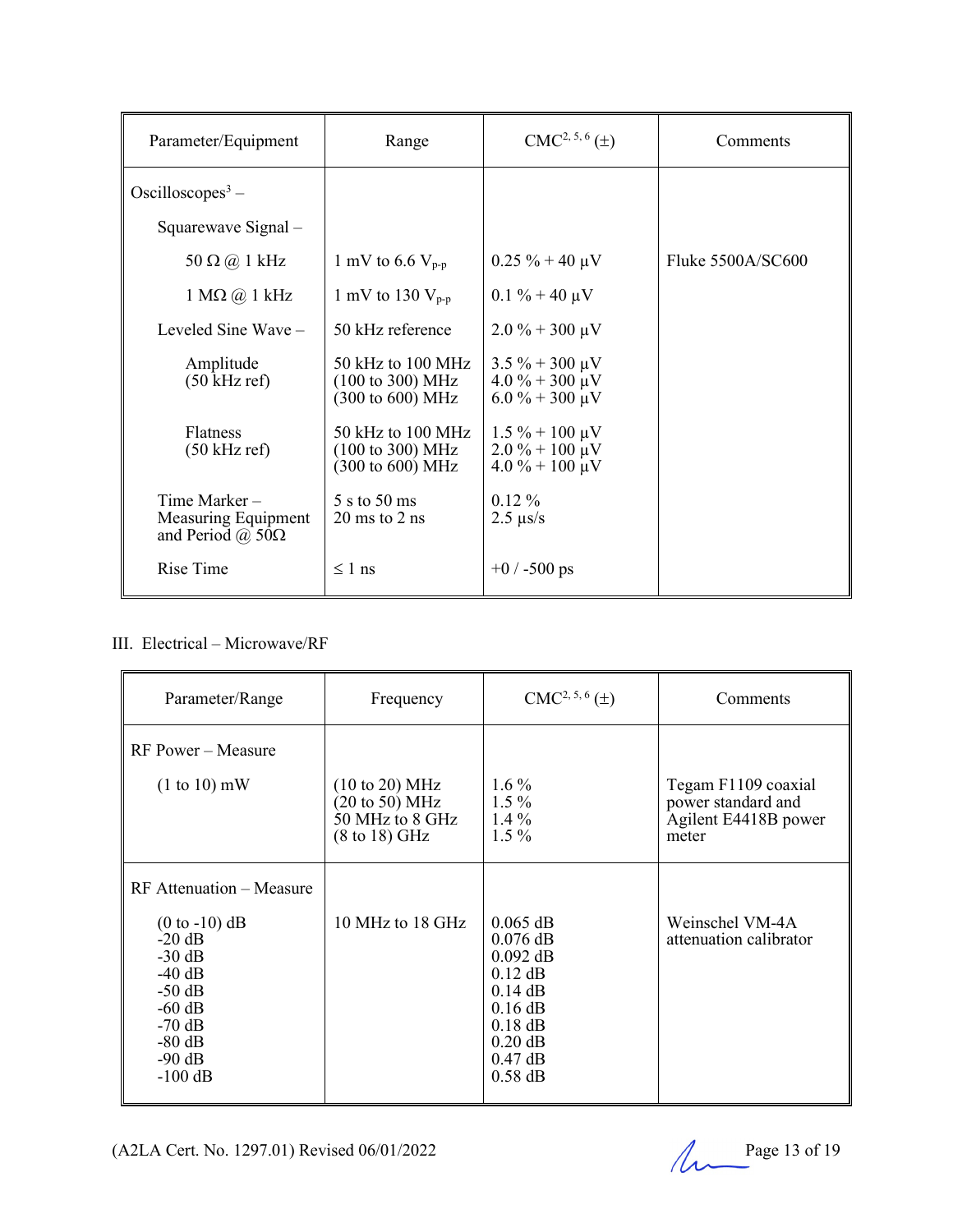## IV. Fluid Quantities

| Parameter/Equipment        | Range                                                                                                                                                                                                                                                                                                          | $CMC2(\pm)$                                                                                                                 | Comments                                                                                             |
|----------------------------|----------------------------------------------------------------------------------------------------------------------------------------------------------------------------------------------------------------------------------------------------------------------------------------------------------------|-----------------------------------------------------------------------------------------------------------------------------|------------------------------------------------------------------------------------------------------|
| Hydrometers                | $(0.7 \text{ to } 2.0) \text{ g/cm}^3 \text{ (sg)}$                                                                                                                                                                                                                                                            | $0.00040$ g/cm <sup>3</sup> (sg)                                                                                            | Verification of hydrometers<br>in accordance with<br>hydrostatic weighing using<br>Westphall balance |
| Volumetric Ware -          |                                                                                                                                                                                                                                                                                                                |                                                                                                                             |                                                                                                      |
| (To Contain or<br>Deliver) | $(1.0 \text{ to } 10) \text{ mL}$<br>$(> 10 \text{ to } 25) \text{ mL}$<br>$(> 25 \text{ to } 50) \text{ mL}$<br>$($ > 50 to 100) mL<br>$(> 100 \text{ to } 200) \text{ mL}$<br>$(> 200 \text{ to } 250) \text{ mL}$<br>$(> 250 \text{ to } 500) \text{ mL}$<br>$($ > 500 to 1000) mL<br>$(> 1000$ to 2000) mL | $0.0054$ mL<br>$0.0063$ mL<br>$0.0085$ mL<br>$0.016$ mL<br>$0.026$ mL<br>$0.032$ mL<br>$0.064$ mL<br>$0.13$ mL<br>$0.19$ mL | NISTIR 7383 SOP #14 by<br>gravimetric determination                                                  |
| Pipettes                   | $10 \mu L$<br>$(> 10 \text{ to } 20) \mu L$<br>$(> 20 \text{ to } 50) \mu L$<br>$(> 20 \text{ to } 100) \mu L$<br>$(>100 \text{ to } 200) \mu L$<br>$(> 200 \text{ to } 500) \mu L$<br>$($ > 500 to 1000) $\mu$ L<br>$(> 1000 \text{ to } 5000) \mu L$                                                         | $0.19 \mu L$<br>$0.27 \mu L$<br>$0.35 \mu L$<br>$0.48 \mu L$<br>$0.74 \mu L$<br>$1.5 \mu L$<br>$2.8 \mu L$<br>$4.8 \mu L$   | NISTIR 7383 SOP #14 by<br>gravimetric determination                                                  |

(A2LA Cert. No. 1297.01) Revised  $06/01/2022$  Page 14 of 19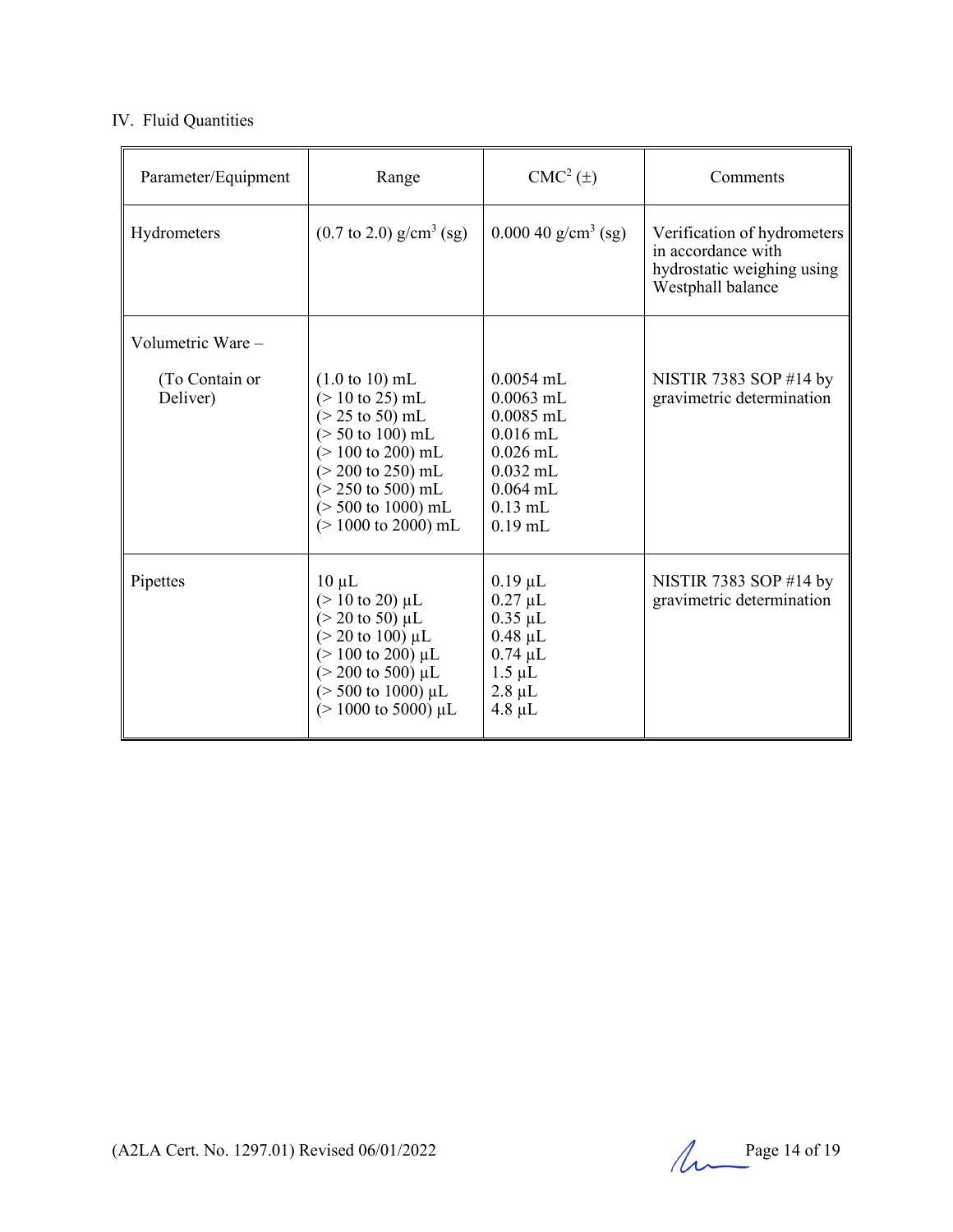## V. Mechanical

| Parameter/Equipment                     | Range                                                                                                                                                                                                                                                                                                                                                    | $CMC2, 5(\pm)$                                                                                                                                                     | Comments                                     |
|-----------------------------------------|----------------------------------------------------------------------------------------------------------------------------------------------------------------------------------------------------------------------------------------------------------------------------------------------------------------------------------------------------------|--------------------------------------------------------------------------------------------------------------------------------------------------------------------|----------------------------------------------|
| Balance                                 | Up to $100 g$<br>$(100 \text{ to } 300)$ g<br>$(300 \text{ to } 500)$ g<br>$500$ g to 1 kg<br>$(1 to 2)$ kg<br>$(2 \text{ to } 3)$ kg<br>$(3 \text{ to } 4)$ kg<br>$(4 \text{ to } 5)$ kg<br>$(5 \text{ to } 10)$ kg<br>$(10 \text{ to } 20)$ kg<br>$(20 \text{ to } 50)$ kg                                                                             | $0.21$ mg<br>$0.57$ mg<br>$0.96$ mg<br>$2.0 \text{ mg}$<br>$3.9 \text{ mg}$<br>5.9 mg<br>$7.8 \text{ mg}$<br>9.8 mg<br>$14 \text{ mg}$<br>$30 \text{ mg}$<br>59 mg | Class 1 standards                            |
| Scale                                   | Up to $1 \text{ kg}$<br>$(1 \text{ to } 2)$ kg<br>$(2 \text{ to } 5)$ kg<br>$(5 \text{ to } 10)$ kg<br>$(10 \text{ to } 20)$ kg<br>$(20 \text{ to } 50)$ kg<br>$(50 \text{ to } 100) \text{ kg}$<br>$(100 \text{ to } 200) \text{ kg}$<br>$(200 \text{ to } 300) \text{ kg}$<br>$(300 \text{ to } 400) \text{ kg}$<br>$(400 \text{ to } 500) \text{ kg}$ | 44 mg<br>$64 \text{ mg}$<br>$130$ mg<br>$200$ mg<br>$320$ mg<br>640 mg<br>1.6 <sub>g</sub><br>3.3 g<br>3.9 g<br>4.9 g<br>6.5 g                                     | Class F standards                            |
| $Torque-$                               |                                                                                                                                                                                                                                                                                                                                                          |                                                                                                                                                                    |                                              |
| Wrenches <sup>3</sup> ,<br>Screwdrivers | $(0.4 \text{ to } 1000) \text{ lbf·ft}$                                                                                                                                                                                                                                                                                                                  | $0.47\%$                                                                                                                                                           | Torque transducers<br>indicator              |
| Watches                                 | $(0.6 \text{ to } 100)$ ozf·in                                                                                                                                                                                                                                                                                                                           | $0.33\%$                                                                                                                                                           | Torque arms with ASTM<br>Class 4 dead weight |
| Torque Analyzers,<br>Transducers        | $(1 to 100)$ ozf·in<br>$(5 \text{ to } 50)$ lbf·in<br>$(50 \text{ to } 1200)$ lbf·in<br>$(100 \text{ to } 600)$ lbf·ft<br>$(600 \text{ to } 1000)$ lbf·ft                                                                                                                                                                                                | $0.053\%$<br>$0.049\%$<br>0.046%<br>0.049%<br>$0.068\%$                                                                                                            | Torque arms with ASTM<br>Class 4 dead weight |
| Force - Tension and<br>Compression      | $(5 to 1800)$ lbf                                                                                                                                                                                                                                                                                                                                        | $0.029\%$                                                                                                                                                          | NIST Class F dead<br>weights                 |
|                                         | $(500 \text{ to } 5000)$ lbf<br>$(5000 \text{ to } 50000)$ lbf                                                                                                                                                                                                                                                                                           | $0.065\%$<br>0.072%                                                                                                                                                | Load cell comparison                         |

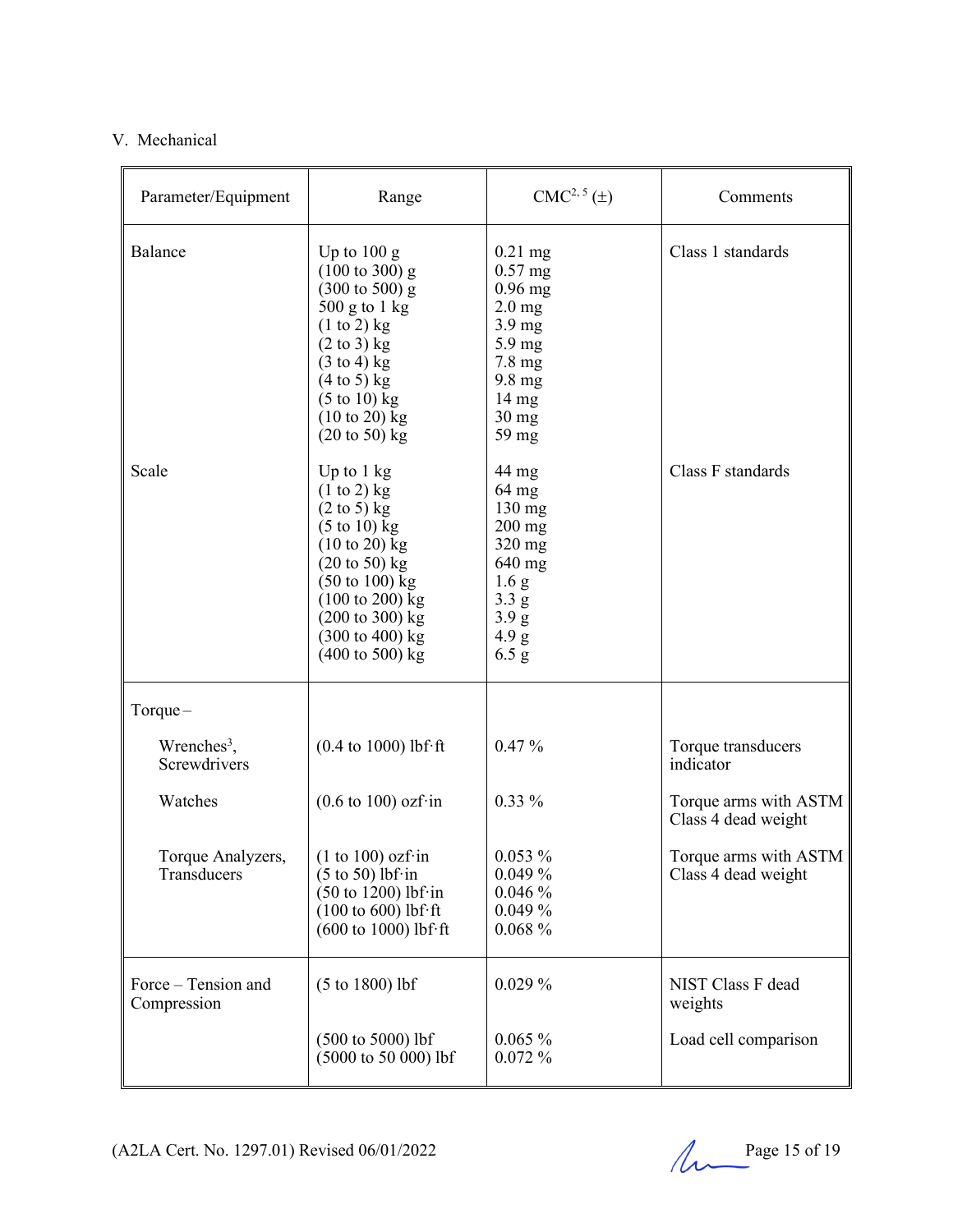| Parameter/Equipment                                     | Range                                                                                                            | $CMC2, 5, 6(\pm)$                                                             | Comments                              |
|---------------------------------------------------------|------------------------------------------------------------------------------------------------------------------|-------------------------------------------------------------------------------|---------------------------------------|
| Direct Verification of<br>Durometers-                   |                                                                                                                  |                                                                               | ASTM D2240 with:                      |
| Scale Accuracy                                          |                                                                                                                  |                                                                               |                                       |
| Type $A, B, C$ ,<br>D, DO, E, M, O,<br>000,<br>000-S, R | $(0 to 100)$ duros<br>$(0 to 100)$ duros                                                                         | 0.30 duro points<br>0.62 duro points                                          | Balance                               |
| Type OO                                                 |                                                                                                                  |                                                                               |                                       |
| Indenter Geometry -                                     |                                                                                                                  |                                                                               |                                       |
| Length<br>Diameter<br>Angle<br>Radius                   | Up to $0.2$ in<br>Up to $0.5$ in<br>$(30 \text{ to } 35)^{\circ}$<br>Up to $0.25$ in                             | $0.00010$ in<br>$0.00020$ in<br>$0.038^\circ$<br>$0.00020$ in                 | Gage blocks and<br>optical comparator |
| <b>Indenter Display</b>                                 | $(0 to 100)$ duro units                                                                                          | 0.30 duro units                                                               | Gage blocks                           |
| Spring Calibration -<br>Force                           | (0 to 10) N<br>$(> 10 \text{ to } 50)$ N                                                                         | 0.0004N<br>$0.011$ N                                                          | Balance                               |
| Cable Tensiometers/<br><b>Wire Tension Meters</b>       | $(5 to 1000)$ lbf                                                                                                | 0.74%                                                                         | NIST Class F dead<br>weights          |
| Pressure - Measure<br>Water Medium                      | $(0.2 \text{ to } 4) \text{ in } H_2O$                                                                           | 0.01%                                                                         | Micrometer standard<br>barometer      |
| Pressure – Measuring<br>Equipment                       |                                                                                                                  |                                                                               |                                       |
| Gas Medium                                              | $(0.2 \text{ to } 25) \text{ psi}$<br>$(25 \text{ to } 100) \text{ psi}$<br>$(100 \text{ to } 1000) \text{ psi}$ | $17 \times 10^{-6}$ psi<br>$19 \times 10^{-6}$ psi<br>$21 \times 10^{-6}$ psi | Dead weight tester                    |
| Oil Medium                                              | $(1000 \text{ to } 20000) \text{ psi}$                                                                           | $49 \times 10^{-6}$ psi                                                       |                                       |
| Vacuum - Measuring<br>Equipment                         |                                                                                                                  |                                                                               |                                       |
| Air/Gas Medium                                          | $(0.04 \text{ to } 0.40) \text{ inHg}$                                                                           | $0.06\%$                                                                      | Absolute pressure<br>gage             |
|                                                         | $(0.5 \text{ to } 30)$ in Hg                                                                                     | $19 \times 10^{-6}$ in Hg                                                     | Dead weight tester                    |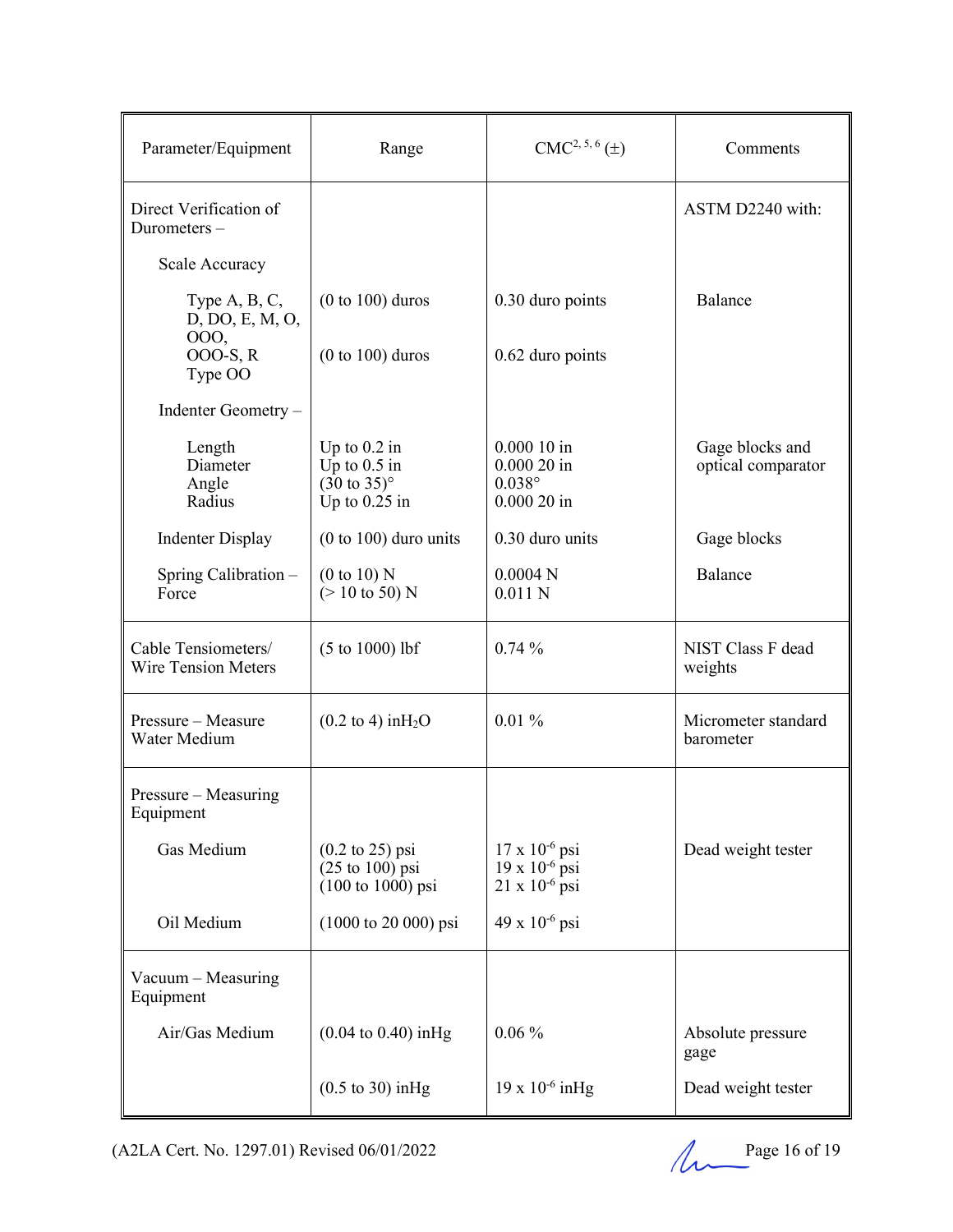| Parameter/Equipment | Range                                                                                                                                                                                                                                                                                                                                                                                                                                                                                                                           | $CMC2(\pm)$                                                                                                                                                                                                                                                                                                                                                                                                                                                                                                                                                                                                                                                                                                                                                                                                                                                                                                                                     | Comments                                                               |
|---------------------|---------------------------------------------------------------------------------------------------------------------------------------------------------------------------------------------------------------------------------------------------------------------------------------------------------------------------------------------------------------------------------------------------------------------------------------------------------------------------------------------------------------------------------|-------------------------------------------------------------------------------------------------------------------------------------------------------------------------------------------------------------------------------------------------------------------------------------------------------------------------------------------------------------------------------------------------------------------------------------------------------------------------------------------------------------------------------------------------------------------------------------------------------------------------------------------------------------------------------------------------------------------------------------------------------------------------------------------------------------------------------------------------------------------------------------------------------------------------------------------------|------------------------------------------------------------------------|
| Mass                | 1 mg<br>2 <sub>mg</sub><br>3 <sub>mg</sub><br>5 mg<br>10 <sub>mg</sub><br>$20$ mg<br>$30$ mg<br>50 mg<br>0.10 g<br>$0.20$ g<br>$0.30$ g<br>$0.50$ g<br>1.0 g<br>2.0 g<br>3.0 g<br>5.0 g<br>10.0 <sub>g</sub><br>20.0 g<br>30.0 g<br>50.0 g<br>100 g<br>200 g<br>300 g<br>500 g<br>$1.0$ kg<br>$2.0$ kg<br>$3.0$ kg<br>$5.0$ kg<br>$10 \text{ kg}$<br>$20 \text{ kg}$<br>$25 \text{ kg}$<br>1 <sub>oz</sub><br>$2$ oz<br>$4\ \mathrm{oz}$<br>8 oz<br>1 lb<br>2 lb<br>3 lb<br>5 <sub>1b</sub><br>10 lb<br>20 lb<br>30 lb<br>50 lb | $0.60 \mu g$<br>$0.58 \mu g$<br>$0.60 \mu g$<br>$0.70 \mu g$<br>$0.80 \mu g$<br>$0.75 \mu g$<br>$0.80 \mu g$<br>$0.90 \mu g$<br>$1.1 \mu g$<br>$1.2 \mu g$<br>$1.2 \mu g$<br>$1.5 \mu g$<br>$2.2 \mu g$<br>$2.5 \mu g$<br>$3.4 \mu g$<br>$4.0 \mu g$<br>$6.3 \mu g$<br>$7.8 \mu g$<br>$11 \mu g$<br>$17 \mu g$<br>$29 \mu g$<br>$40 \mu g$<br>$60 \mu g$<br>90 µg<br>$0.17$ mg<br>$0.73$ mg<br>$2.0$ mg<br>2.9 <sub>mg</sub><br>$6.5$ mg<br>10 <sub>mg</sub><br>$13 \text{ mg}$<br>$4.2 \times 10^{-7}$ oz (0.012 mg)<br>$5.6 \times 10^{-7}$ oz (0.016 mg)<br>$8.1 \times 10^{-7}$ oz (0.023 mg)<br>$3.9 \times 10^{-6}$ oz (0.11 mg)<br>$3.3 \times 10^{-7}$ lb (0.15 mg)<br>$4.4 \times 10^{-7}$ lb (0.20 mg)<br>$2.6 \times 10^{-6}$ lb $(1.2 \text{ mg})$<br>$4.6 \times 10^{-6}$ lb (2.1 mg)<br>$7.7 \times 10^{-6}$ lb (3.5 mg)<br>$2.9 \times 10^{-5}$ lb (13 mg)<br>$3.7 \times 10^{-5}$ lb (17 mg)<br>$4.9 \times 10^{-5}$ lb (22 mg) | <b>NISTIR 5672 SOP #5</b><br>and SOP# 28 with OIML<br>Class E1 weights |

(A2LA Cert. No. 1297.01) Revised  $06/01/2022$  Page 17 of 19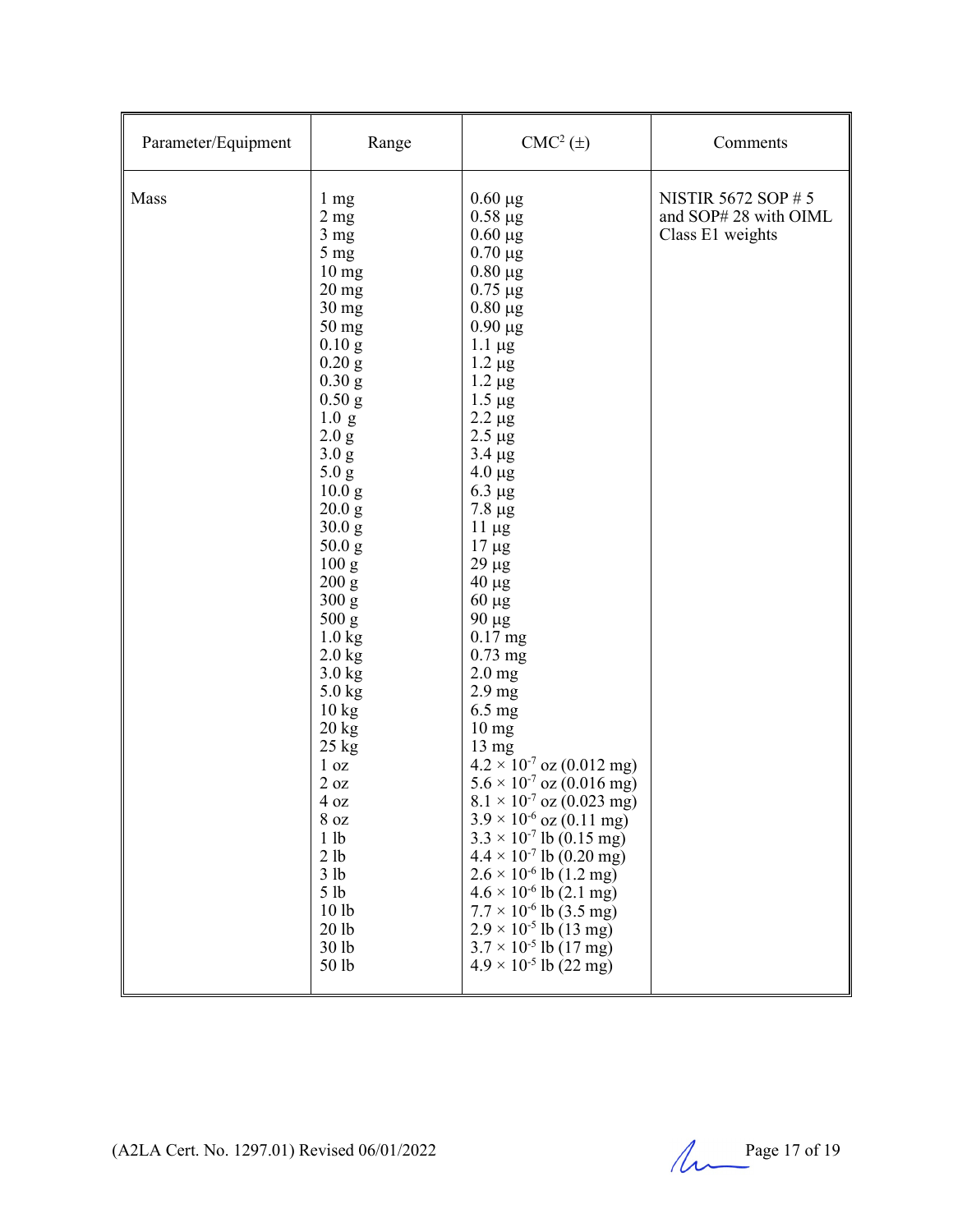### VI. Thermodynamic

| Parameter/Equipment                                  | Range                                                                                                                                                      | $CMC2, 6(\pm)$                                                                             | Comments                                                                                                                           |
|------------------------------------------------------|------------------------------------------------------------------------------------------------------------------------------------------------------------|--------------------------------------------------------------------------------------------|------------------------------------------------------------------------------------------------------------------------------------|
| Relative Humidity $-$                                |                                                                                                                                                            |                                                                                            |                                                                                                                                    |
| Measuring Equipment                                  | $(10 \text{ to } 95)$ % RH                                                                                                                                 | 0.46 $\%$ RH + 0.04 $\%$<br>of nominal RH                                                  | Thunder Scientific 1200                                                                                                            |
| Measure                                              | $(10 \text{ to } 90)$ % RH                                                                                                                                 | $1.0\%$ RH                                                                                 | Vaisala HMI 41/HMP 46<br>standard RH probe                                                                                         |
| $Temperature-$<br>Measure and Measuring<br>Equipment | $0.01$ °C<br>$(-40 \text{ to } 0)$ °C<br>(0 to 200) $^{\circ}$ C<br>$(200 \text{ to } 300)$ °C<br>$(300 \text{ to } 400)$ °C<br>$(400 \text{ to } 550)$ °C | $0.006$ °C<br>$0.01 \text{ °C}$<br>$0.01$ °C<br>$0.02$ °C<br>$0.03$ °C<br>$0.20 \degree C$ | Ice point reference<br><b>SPRT</b> and Hart Scientific<br>super-thermometer<br><b>PRT</b> and Hart Scientific<br>super-thermometer |

# VII. Time & Frequency

| Parameter/Equipment        | Range                               | $CMC2, 6(\pm)$                                                       | Comments                                       |
|----------------------------|-------------------------------------|----------------------------------------------------------------------|------------------------------------------------|
| Frequency<br>Dissemination | $10 \text{ MHz}$                    | 2.5 parts in $10^{11}$ Hz/Hz                                         | Fluke 910 GPS controlled<br>frequency standard |
| Frequency – Measure        | $1$ Hz to 500 MHz                   | $3.6 \mu$ Hz/Hz<br>$(+ 500 \mu Hz$ for non-<br>square/pulse signals) | HP 5345A/Fluke 910R GPS                        |
|                            | $(0.4 \text{ to } 1.6) \text{ GHz}$ | $5.8 \mu$ Hz/Hz                                                      | HP 5345A/HP 5355A                              |
|                            | $(1.5 \text{ to } 18) \text{ GHz}$  | $6.3 \mu$ Hz/Hz                                                      | HP 5345A/HP 5355A/HP<br>5356A                  |
| <b>Stop Watches</b>        | $(0.4 \text{ to } 24)$ hr           | $0.02$ s                                                             | Witschi New Tech Handy II<br>watch calibrator  |

(A2LA Cert. No. 1297.01) Revised  $06/01/2022$  Page 18 of 19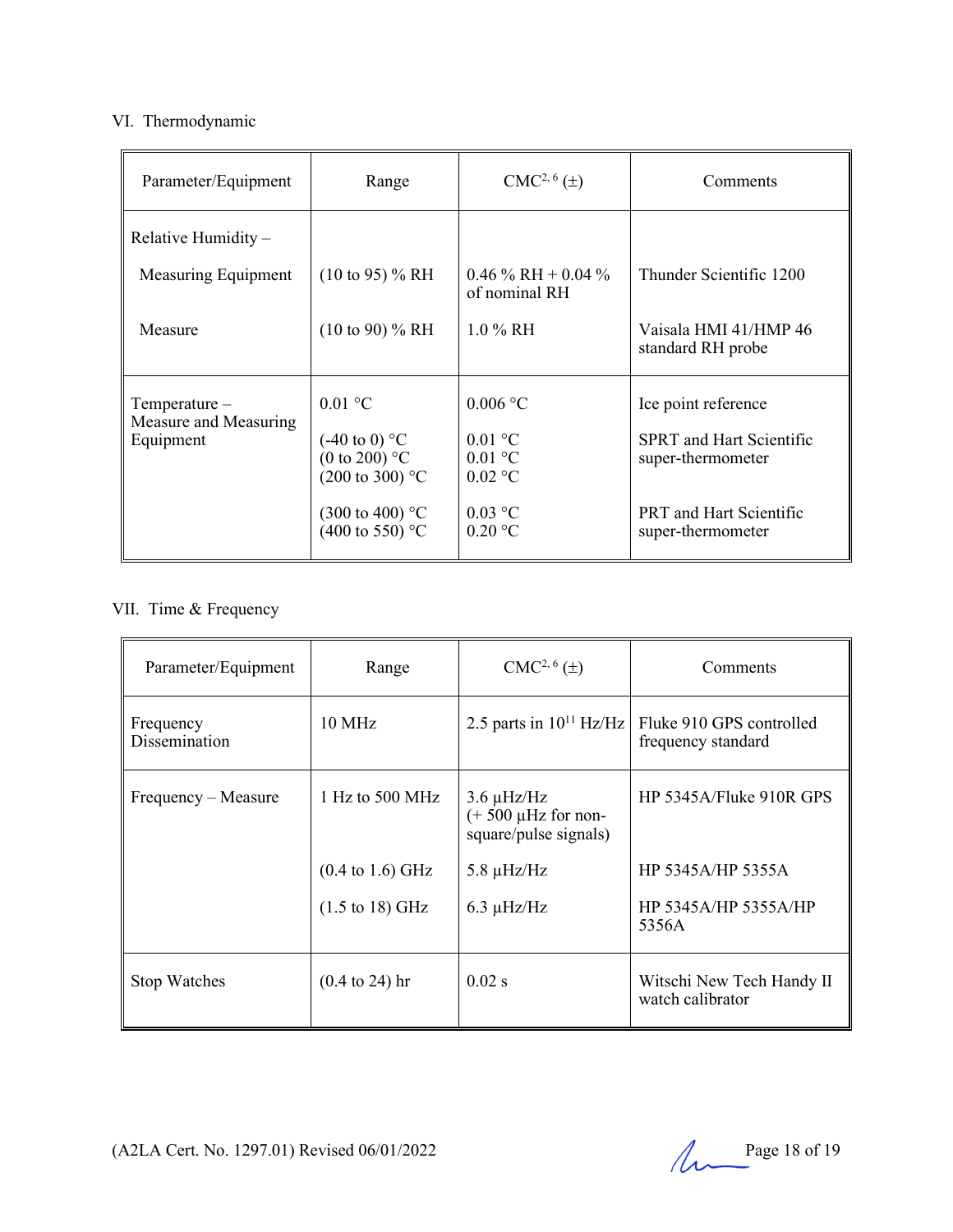<sup>1</sup> This laboratory offers commercial dimensional testing/calibration service and field calibration service.

- <sup>2</sup> Calibration and Measurement Capability Uncertainty (CMC) is the smallest uncertainty of measurement that a laboratory can achieve within its scope of accreditation when performing more or less routine calibrations of nearly ideal measurement standards or nearly ideal measuring equipment. CMCs represent expanded uncertainties expressed at approximately the 95 % level of confidence, usually using a coverage factor of  $k = 2$ . The actual measurement uncertainty of a specific calibration performed by the laboratory may be greater than the CMC due to the behavior of the customer's device and to influences from the circumstances of the specific calibration.
- <sup>3</sup> Field calibration service is available for this calibration. Please note the actual measurement uncertainties achievable on a customer's site can normally be expected to be larger than the CMC found on the A2LA Scope. Allowance must be made for aspects such as the environment at the place of calibration and for other possible adverse effects such as those caused by transportation of the calibration equipment. The usual allowance for the actual uncertainty introduced by the item being calibrated, (e.g. resolution) must also be considered and this, on its own, could result in the actual measurement uncertainty achievable on a customer's site being larger than the CMC.
- <sup>4</sup> In the statement of CMC, *L* is the numerical value of the nominal length of the device measured in inches; *D* is the numerical value of the nominal diameter of the device measured in inches.
- <sup>5</sup> In the statement of CMC, percentage is the percent of reading, unless otherwise noted.
- 6 The stated measured values are determined using the indicated instrument (see Comments). This capability is suitable for the calibration of the devices intended to measure or generate the measured value in the ranges indicated. CMCs are expressed as either a specific value that covers the full range or as a percent or fraction of the reading plus a fixed floor specification.
- <sup>7</sup> This laboratory meets R205 *– Specific Requirements: Calibration Laboratory Accreditation Program* for the types of dimensional calibrations listed above. Accredited test reports issued containing appropriate statements of measurement results, measurement uncertainty, and traceability are considered equivalent to a "calibration" certificate.
- <sup>8</sup> As this involves a functional check that may include an adjustment, this is not considered a calibration and therefore the CMC value is not applicable  $(N/A)$ . Adjustable thread rings are set to applicable specification using calibrated master plug gages.

9 This scope meets A2LA's *P112 Flexible Scope Policy*.

\_\_\_\_\_\_\_\_\_\_\_\_\_\_\_\_\_\_\_\_\_\_\_\_\_\_\_\_\_\_\_\_\_\_\_\_\_\_\_\_\_\_\_\_

(A2LA Cert. No. 1297.01) Revised  $06/01/2022$  Page 19 of 19